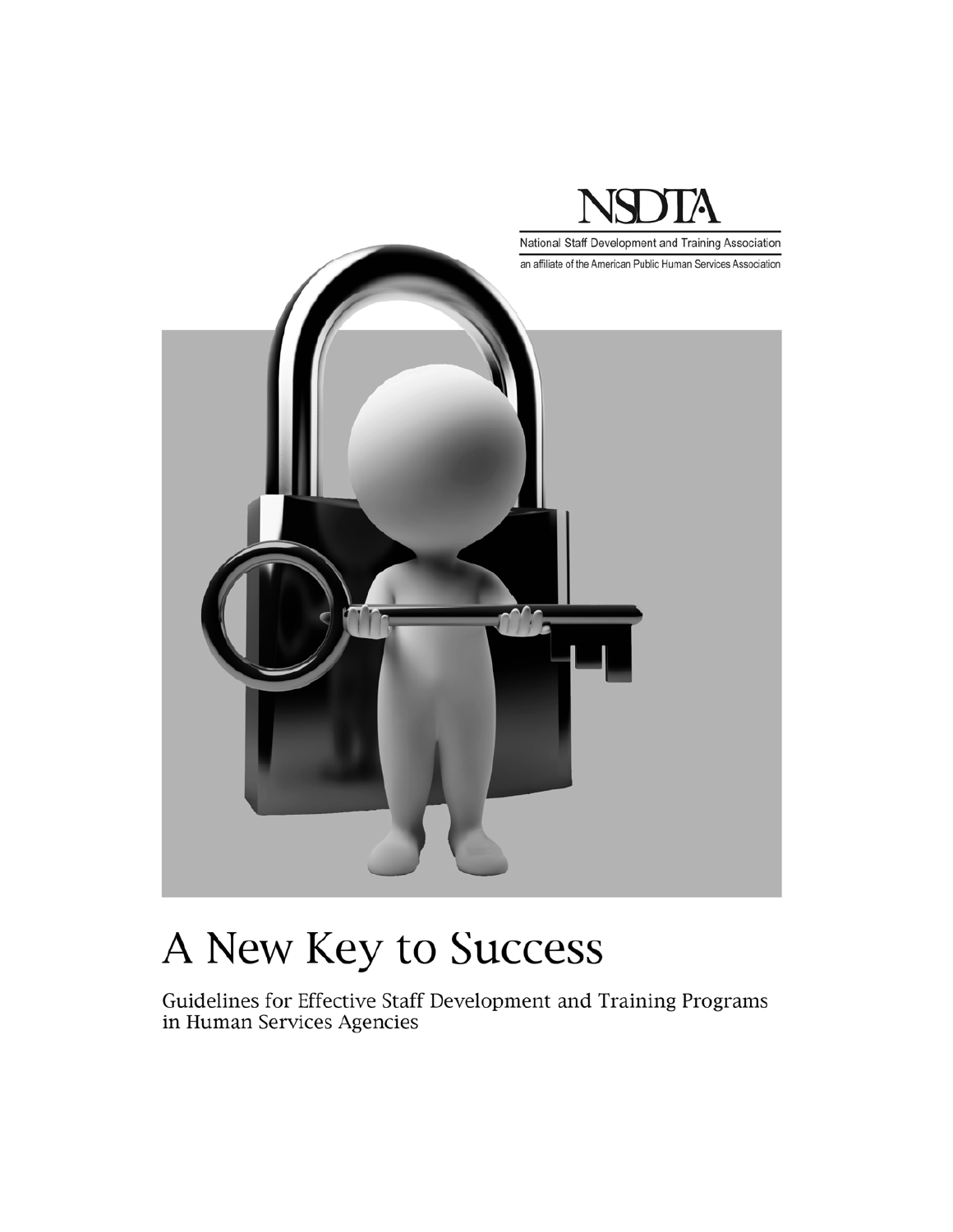#### **OTHER PUBLICATIONS BY THE NATIONAL STAFF DEVELOPMENT AND TRAINING ASSOCIATION**

Human Services Staff Development and Training Roles and Competencies Competency guides are available for personnel in the following roles:

 Administrative Support Communication Specialist Evaluator/Researcher Human Resource Planner Instructional Media Specialist Instructor/Trainer Manager Organizational Development Specialist Training Program and Curriculum Designer

The NSDTA Code of Ethics for Training and Development Professionals in Human Services: Case Scenarios and Training Implications

#### Training Evaluation

Training and Development in Human Services: The Journal of the National Staff Development and Training Association

## *For more information visit our website: http://nsdta.aphsa.org*

Copyright © National Staff Development and Training Association, American Public Human Services Association

American Public Human Services Association 1133 19th Street, NW, Suite 400 Washington, DC, 20036 Phone (202) 682-0100 Fax (202) 289-6555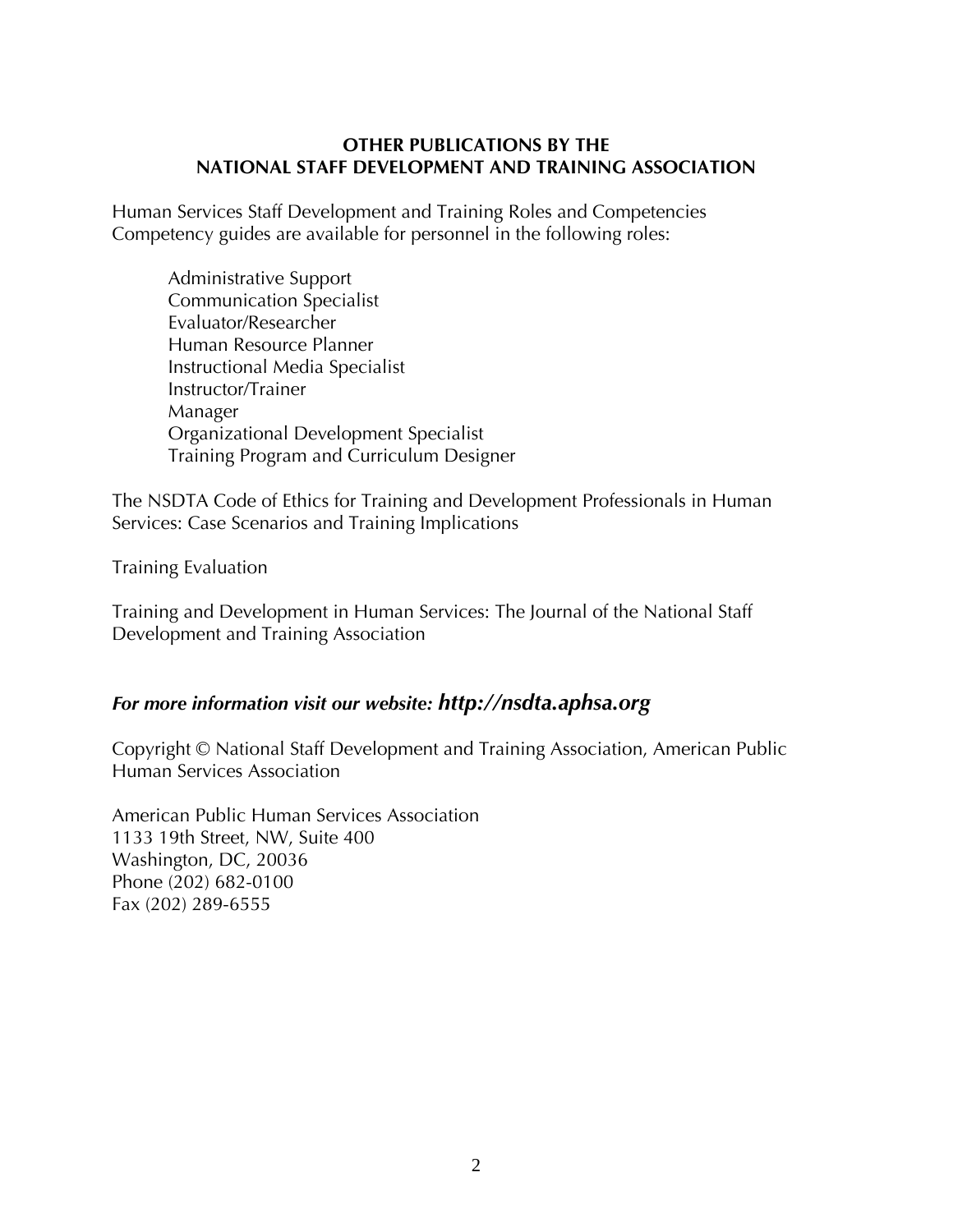#### **CONTENTS**

| About the National Staff Development and Training Association  |    |  |
|----------------------------------------------------------------|----|--|
| <b>NSDTA Board of Directors</b>                                |    |  |
| <b>NSDTA Standards Committee</b>                               |    |  |
| Acknowledgements                                               | 7  |  |
| Introduction                                                   | 8  |  |
| Changes in the Human Services Training and Development Field   | 8  |  |
| The Integral Relationships within an Agency's Training Program | 10 |  |
| Development of Human Services Training as a Profession         | 12 |  |
| Updating A Key to Success                                      | 13 |  |
| Essentials for a Sound Agency Training Program                 | 13 |  |
| Core Values                                                    | 15 |  |
| Components of the Training and Development Process             |    |  |
| Training and Development Roles                                 |    |  |
| Components and Roles                                           |    |  |
| Components and Criteria-Outline                                |    |  |
| Components and Criteria-Comprehensive Listing                  |    |  |
| Appendix-Outputs of Training Roles                             |    |  |
| Sources and References                                         |    |  |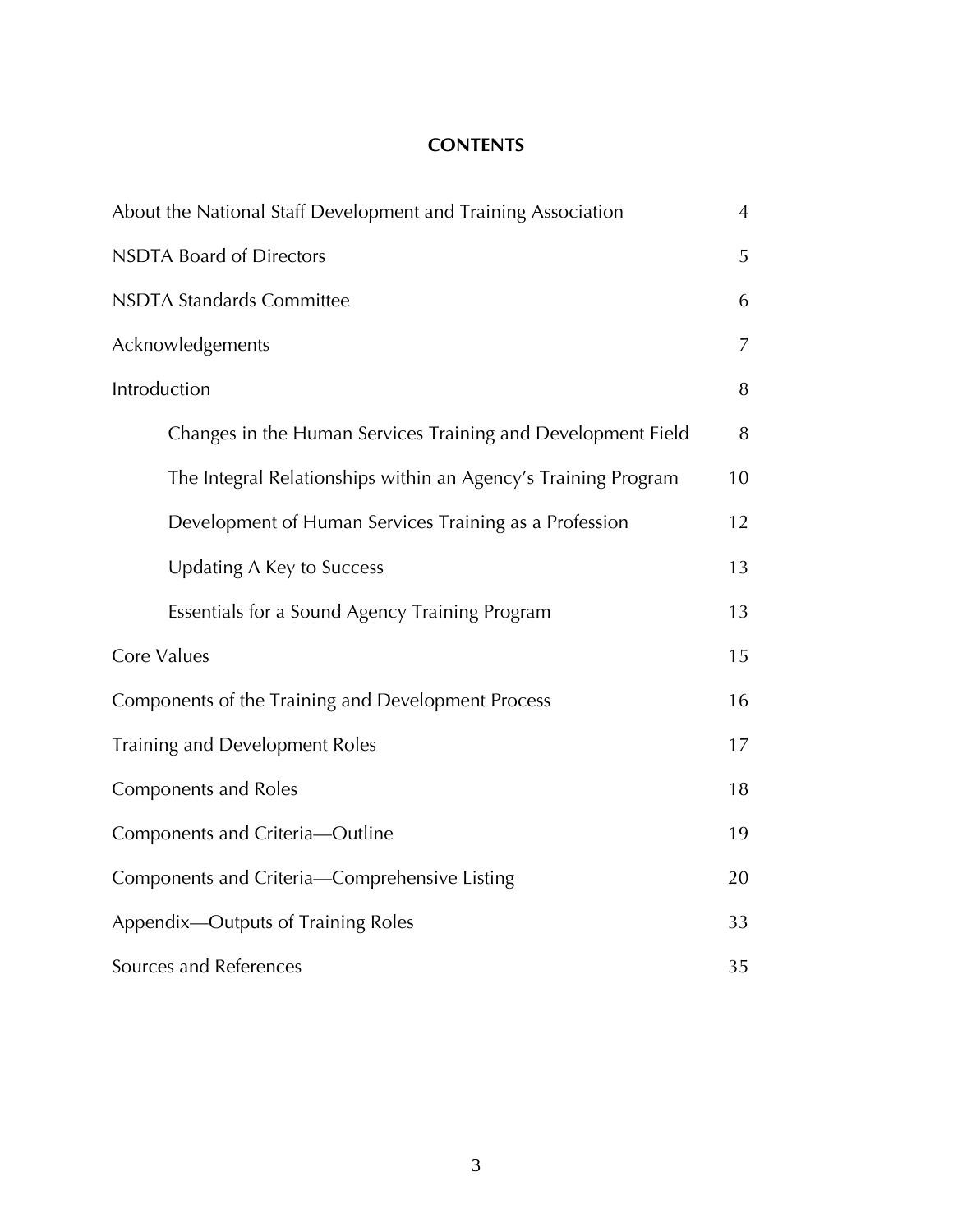#### **ABOUT THE NATIONAL STAFF DEVELOPMENT AND TRAINING ASSOCIATION**

The National Staff Development and Training Association (NSDTA) is the primary professional association for the human services training and development. An affiliate of the American Public Human Services Association, NSDTA was founded in1985. It is a multidisciplinary organization comprised of training and development professionals who serve diverse populations in a variety of settings across the lifespan.

The mission of the NSDTA is to build professional and organizational capacity in human services through a national network of members who share ideas and resources on organizational development, staff development, and training. NSDTA accomplishes its mission by:

- Promoting a network of contacts to discuss and disseminate best practice methods and strategies
- Providing a national forum for discussion of staff development and training issues
- Providing leadership in the development of local, state, and federal programs and procedures that enhance the skills of staff, and the development standards and evaluation criteria for training programs nationwide
- Developing public policy recommendations and advocating for staff development and training issues
- Creating opportunities for continual learning and professional development for the organization and for its members

NSDTA has a vision of competent and caring people in effective organizations creatively working together to improve the well-being of children, adults, and families.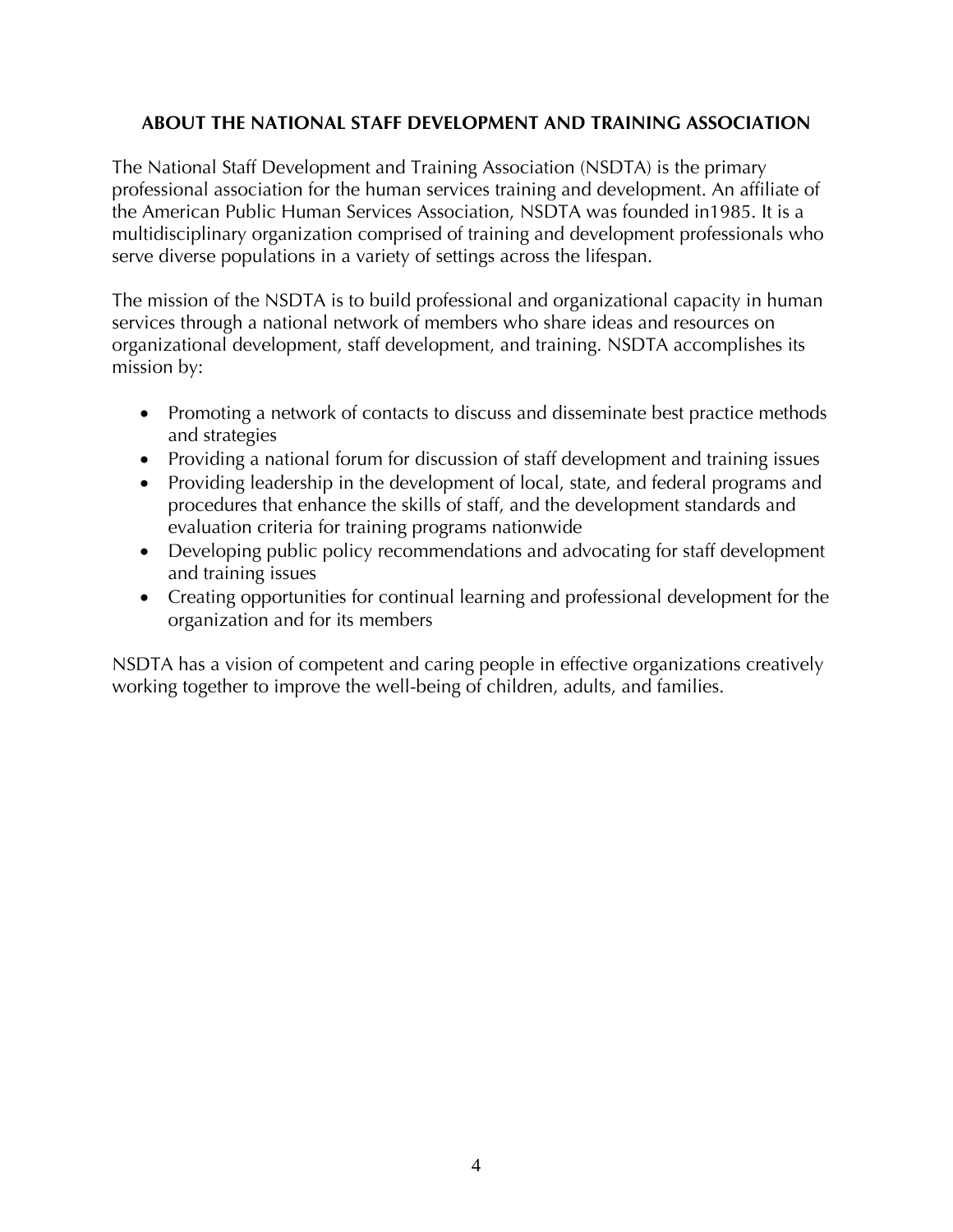#### **2010 NSDTA BOARD OF DIRECTORS**

#### **Executive Committee**

*President*  Ana Pagan, California

*Past President* Mary Urzi, North Carolina

*First Vice President* Gerry Mayhew, Wisconsin

*Second Vice President* Linda M. Kean, Colorado

*Secretary* Teresa Turner, North Carolina

Nancy Dickinson, Maryland Beki Lockery, Wisconsin

#### **General Members**

Art Atwell, Colorado Freda Bernotavicz, Maine Larry Breitenstein, Pennsylvania Demetrice Bryant, Georgia Dale Curry, Ohio Steve Fox, Kentucky Roxanne Gorman, Navajo Nation Jacqueline Harris, Georgia Michael Lawler, California Kathleen Leeson, California Bernadette McCarthy, Illinois Bruce Muller, New York Paul Needham, Oklahoma Joseph Newell, Pennsylvania Jane Norwood, Texas Cynthia "Cindy" Parry, Montana Sister Madeleine Rybicki, Ohio Courtney Smith, North Carolina Jerry Sopko, Pennsylvania Donna Stephans, Texas Cesar Vera, California John Vogel, Massachusetts Rose Marie Wentz, Virginia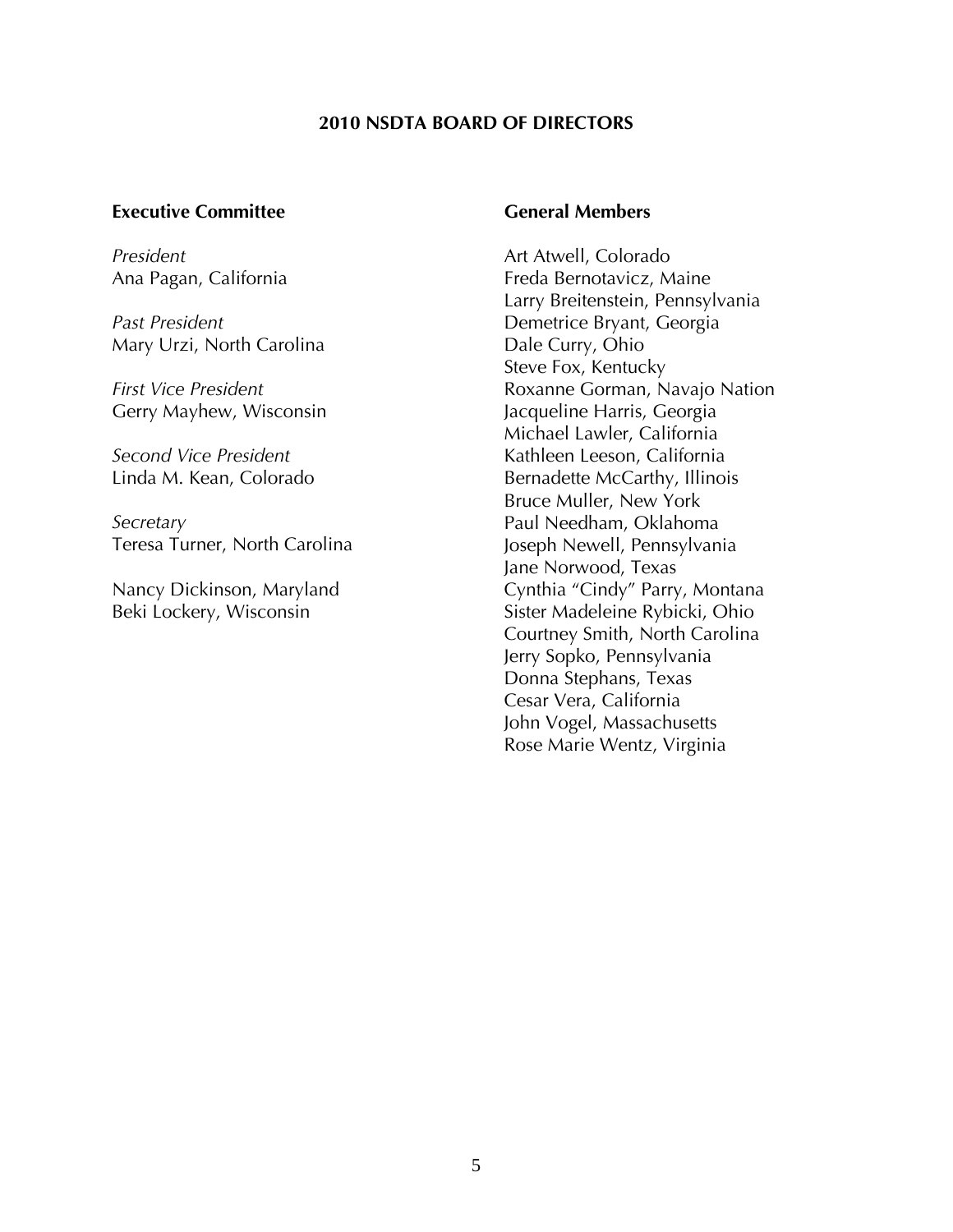#### **2010 NSDTA STANDARDS COMMITTEE**

#### *Chair*

Freda Bernotavicz Senior Research Associate Muskie School of Public Service University of Southern Maine Portland, ME

#### *Committee Members*

Dale Curry Associate Professor Human Development and Family Studies School of Family and Consumer Studies Kent State University Kent, OH

Michael Lawler, Director Center for Human Services University Extension, University of California at Davis Davis, CA

Kathleen Leeson Independent Training Consultant Chico, CA

Rose Marie Wentz Trainer/Consultant Training for Change Arlington, VA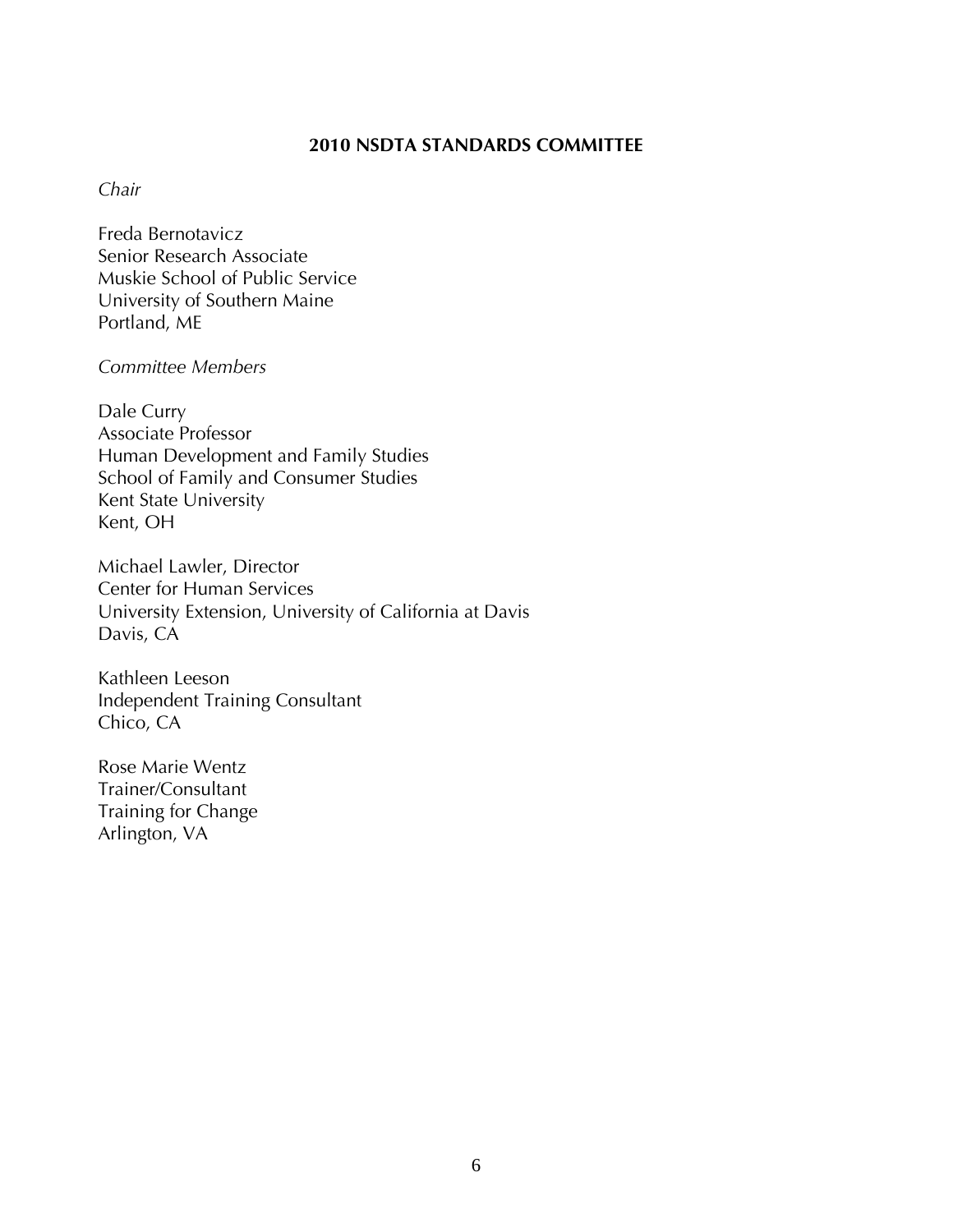#### **ACKNOWLEDGEMENTS**

This publication is the result of a team effort spanning many miles and many months. The Standards Committee recognized the need to update the original Key to Success and began working on a revision in 2007.

We are grateful for the input of so many dedicated professionals in our field. Rose Wentz provided feedback at several points in the process. Dale Curry provided input on the transfer of learning. Cynthia Parry developed the section on evaluation and provided feedback based on the experience of applying a draft of the guidelines in evaluating the Wisconsin child welfare training program.

Several NSDTA members provided useful feedback and reality checks in the conference presentation in Atlanta in 2008.

We are particularly grateful to our editor, Jann Donnenwirth, for her patience, careful editing and input to the several drafts and formatting of the final version.

Our hope is that this publication will be a useful tool to the field of human services training and development as we work together to improve services to children and families.

Freda Bernotavicz Chair NSDTA Standards Committee April 2010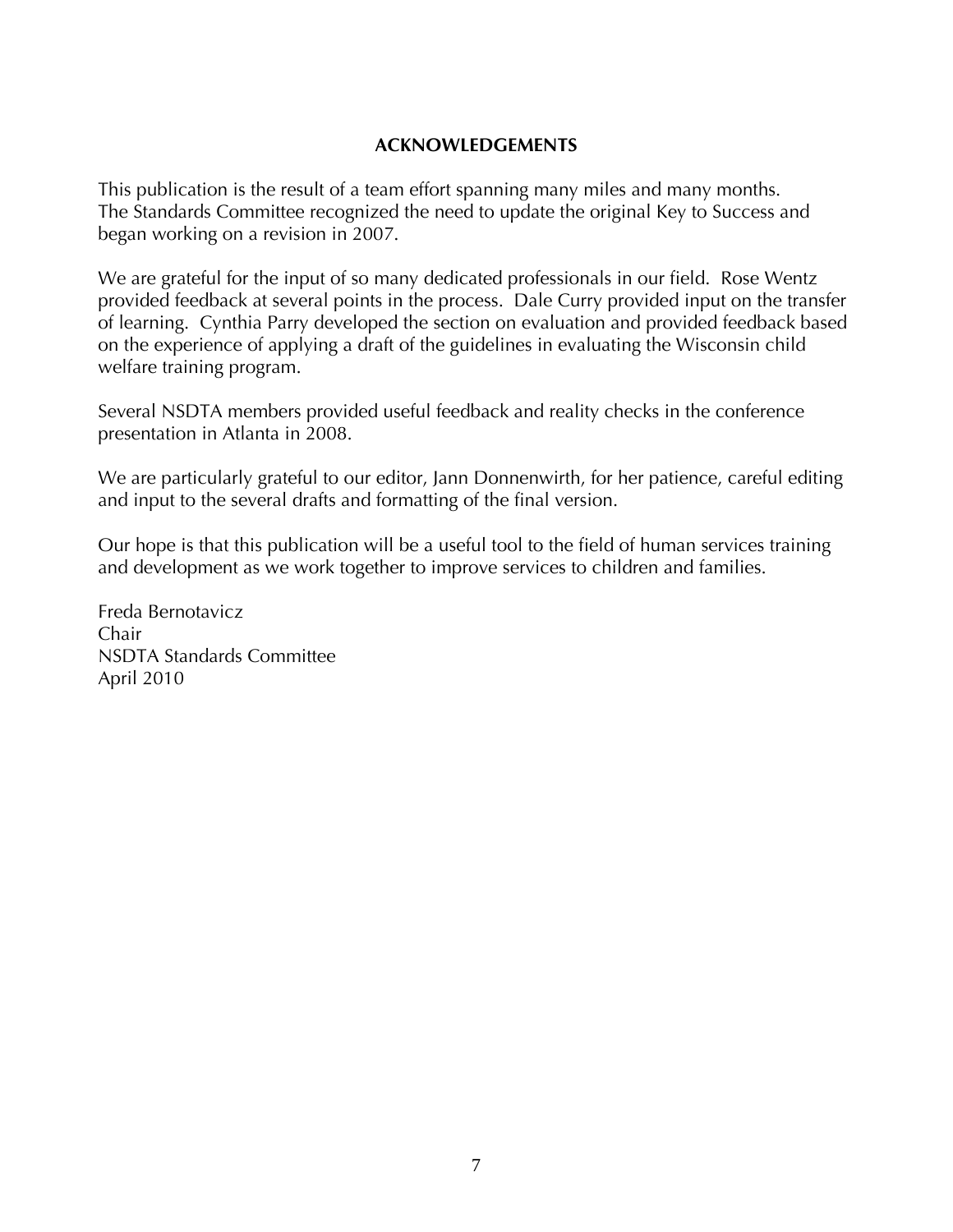#### **INTRODUCTION**

*Knowledgeable, skilled, and well-motivated staff are critical to the effective operation of human service programs. Staff need knowledge about program policy, professional and technical competence and the ability to work with a broad spectrum of people: clients, staff within the agency, other agencies, and the public at large.* 

*The most effective way to ensure that staff acquire the necessary knowledge, skills, and abilities to carry out their responsibilities to the optimum and are prepared to assume greater responsibility in the future is through an organized staff development and training program. Such a program needs not only top management commitment and support, but also a prominent place in the agency structure so that it can direct its activities to help the agency meet its programs goals, objectives, priorities, and the varying needs of agency staff in all classes* (NSDTA, 1993, p.2).

With these words, the NSDTA Standards Committee introduced the original *A Key to Success: Guidelines for Effective Staff Development and Training Programs in Human Service Agencies*. As stated in the foreword, the document was designed to provide "basic information about the essential components for effective staff development and training. Such areas as the organization of the staff development and training function, staffing, resources, processes, policies and procedures are examined. Therefore, it is a useful resource for agencies interested in assessing and strengthening their staff development and training function and contains valuable tips which can be readily adapted to meet individual agency needs" (NSDTA, 1993, p. 1).

In its original form *A Key to Success* served the human services field well for many years. To address changes and advances in the field, the NSDTA Standards Committee is pleased to present this revised edition.

This introduction provides a comprehensive overview of changes in the training and development field that have informed the revision. The introduction also puts the update of *A Key to Success* in the context of the development of NSDTA as an organization and as a central resource for human services training and development professionals.

#### **Changes in the Human Services Training and Development Field**

In the last 25 years, there have been historical developments in the fields of both human services and in staff development and training. Increasingly complex social problems (e.g., poverty, homelessness, domestic violence, child maltreatment, unemployment, substance abuse) co-existing with increased funding challenges have elevated the need for a welltrained human services workforce. The field of staff development and training in general moved from a narrow perspective of training to broader concepts of human performance improvement and human resource development (Curry, Lawler, & Bernotavicz, 2006).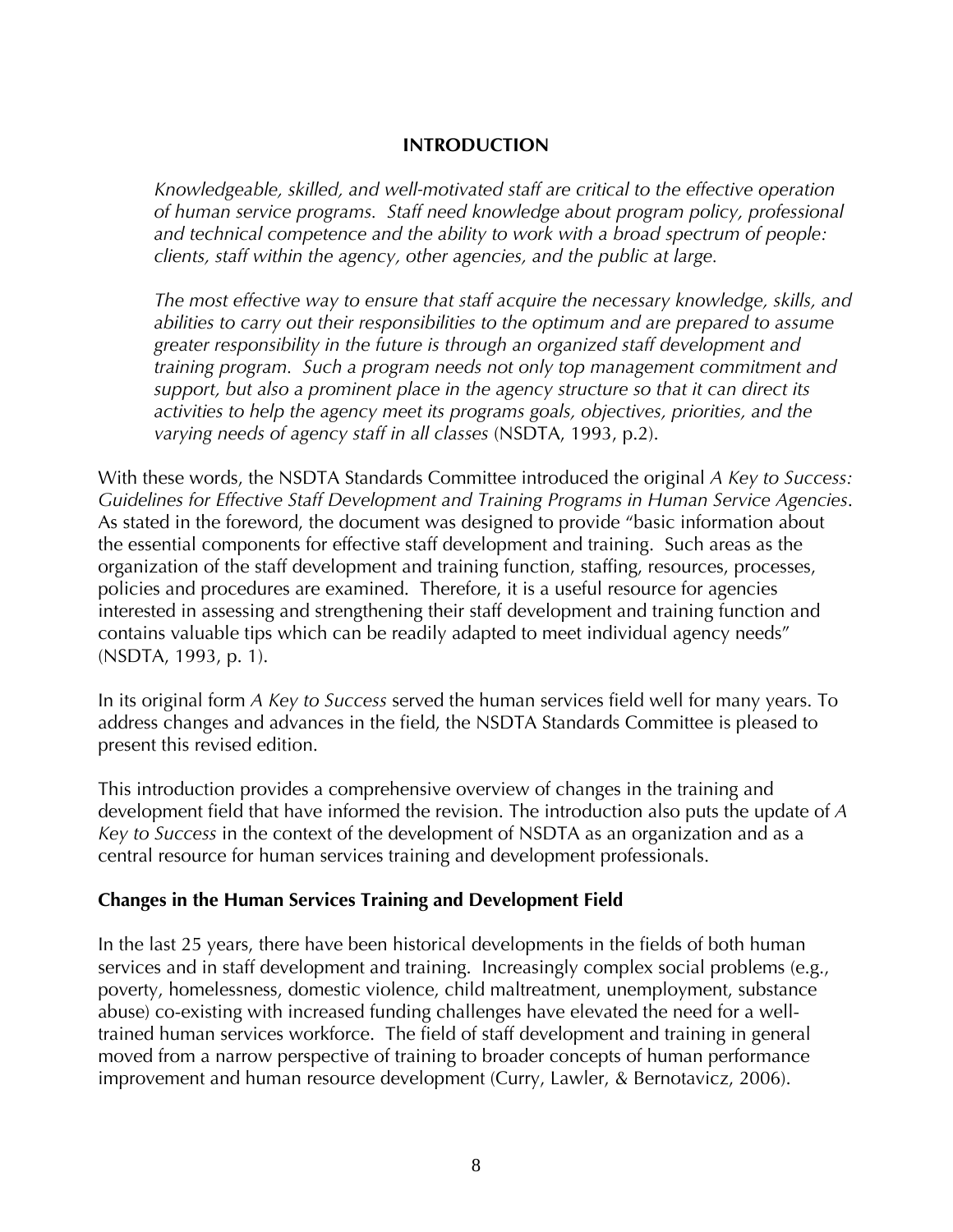Brittain (2004) describes some changes in child welfare training during this period including "a calculated approach to training development focusing on competencies, multi-layered training evaluation, and the inclusion of transfer activities to enhance integration and skill development" (p.2). There has also been an increasing awareness of the influence of the external environment on training. Collins, Amodeo, and Clay (2007) note in a review of the literature on child welfare training: "training does not occur in isolation and… contextual factors greatly impact the delivery and outcomes of training." Such contextual factors include the crisis in the human service workforce and increasing evidence that training and career development interventions promote staff retention (Curry, McCarragher, & Dellmann-Jenkins, 2005); an increased emphasis on outcomes (e.g. the Child and Family Services Reviews) and the role of training as a key strategy in program improvement (Martin, Barbee, & Antle, 2003); and performance improvement with its focus on enhancing human performance in support of the goals of the organization as a whole (Robinson & Robinson, 1998).

This period also brought changes in the key players in the training and development field. In the past, training was often seen as a function conducted by a few people that occurred after management had made decisions regarding systemic or program changes. It is now recognized that training programs are most successful when they are seen as having an integral role in the organizational structure, purpose and processes of the agency. This includes changing our understanding of the people involved in the agency's training program. These key players include:

- 1. training unit staff
- 2. agency staff
- 3. community members
- 4. training partners

Each of these players influences the others and must be engaged in the development and implementation of the agency's training program. Additionally all the people involved at each of these levels must also be recipients of training in order to enhance their own competencies.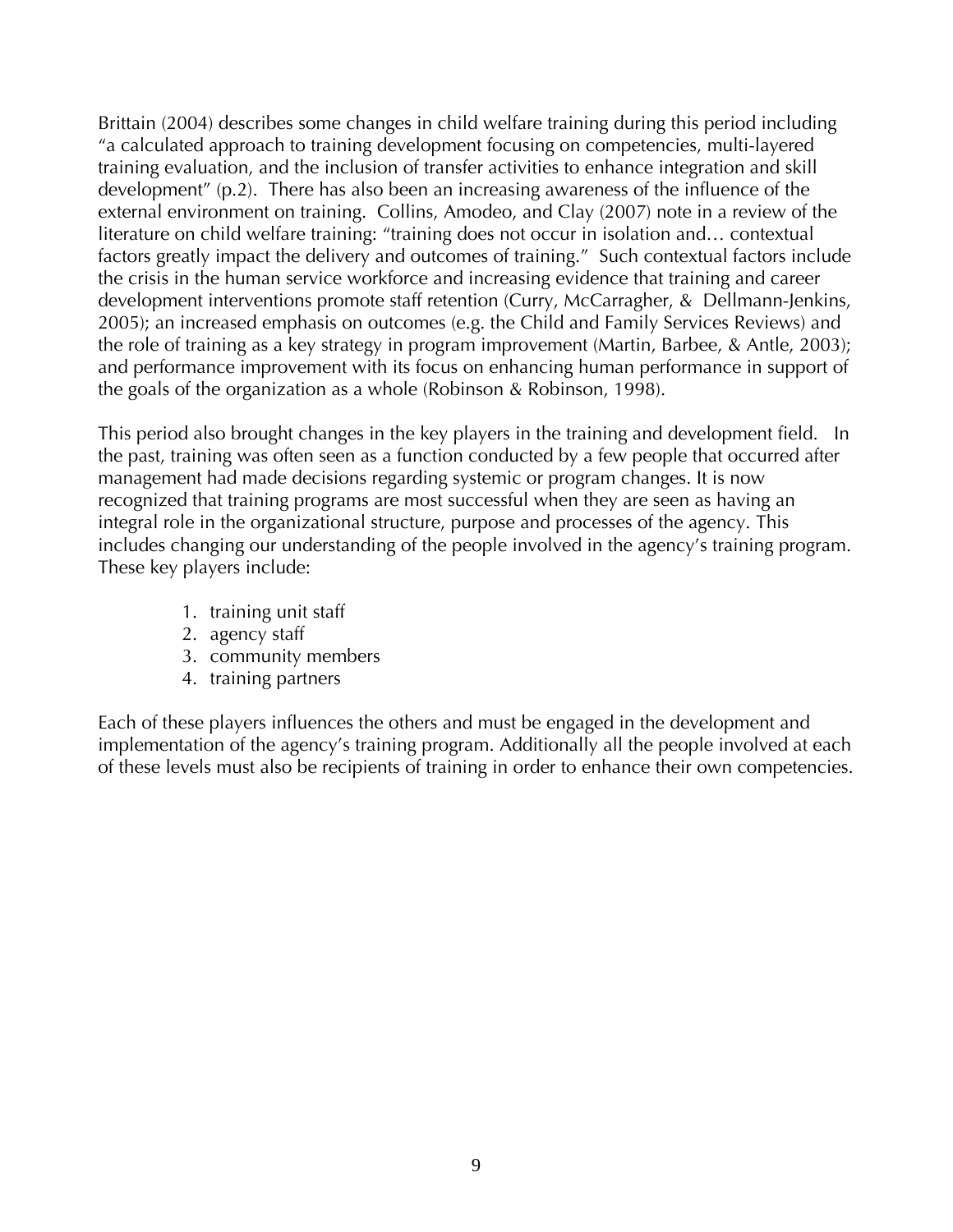

#### **The Integral Relationships within an Agency's Training Program**

There have also been changes in who provides training and who receives agency training. The training function can be provided by agency staff whose primary role is trainer, supervisor, manager or another position. Training units may be internal or external to the agency's organizational structure. Partnerships with universities, private contracted trainers and training organizations are commonly used to fill training roles or to be the unit that provides the agency with its training implementation or structure (Briar-Lawson & Zlotnick, 2003). Community members are frequently included in developing training plans, as trainers and as recipients of training. Examples include the use of clients (youth and adults) and community stakeholders as trainers, cross training for staff from different agencies and professions when they have mutual clients or joint training of staff, community service providers and clients. The broader community also includes state and federal staff who develop programs to implement laws related to agency outcomes and thereby also have a role in the agency's training program.

In the years since 1993 we have also come to understand the importance of a more macro perspective on the context of staff performance. New terminology such as strategic human capital management, workforce quality improvement and workforce development reflect a more strategic view of the role of training and development. "Organizational development" is a concept that is not addressed in the original *A Key to Success* document but we now recognize the importance of this function which goes outside the scope of traditional classroom training to focus on organizational performance improvement. We also now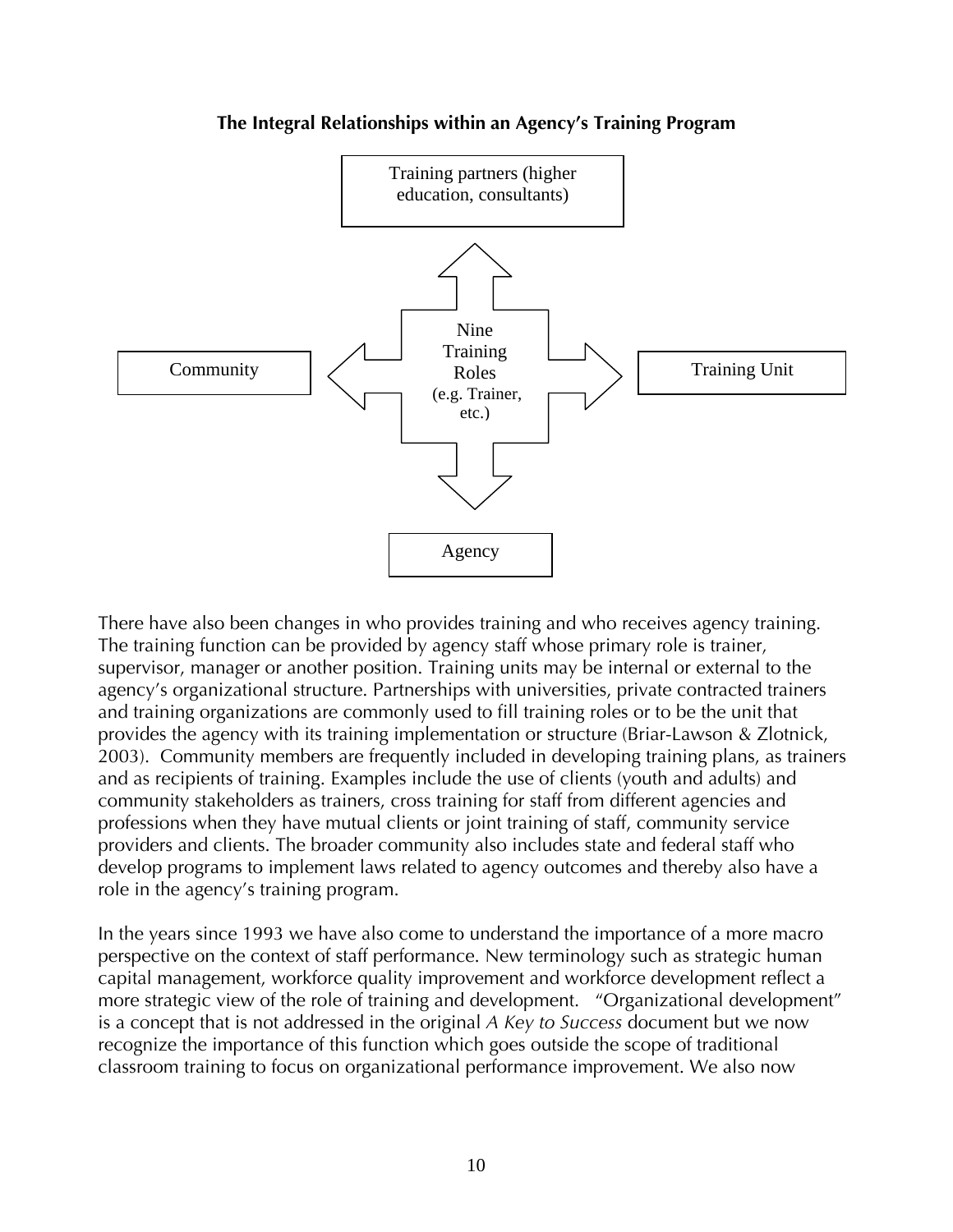recognize the importance of a comprehensive evaluation strategy to increase accountability and provide evidence of the effectiveness of specific approaches.

Kanak, Baker, Herz, and Maciolek (2008) have also identified the need to take into account the larger system issues that support or impede effective training and the need for managers to view the training system strategically as a key management tool for sustaining organizational change and improvement. They define a training system as the people (trainers, managers and universities), resources (financial, technical), policies and procedures combined into a coherent whole. The purpose of the training system is to plan, provide, support and evaluate formal and informal instruction, learning opportunities, and professional development aimed at improving agency outcomes. They also discuss the life cycle of a training system, strategies for building a mature system and provide a sample assessment tool as well as examples highlighting selected performance principles and the development strategies

Lawson (2008) further argues the need to move from concepts of training systems to learning systems. Such learning systems help generate new knowledge and new priorities that can be incorporated into the conventional training system and facilitate training readiness, receptivity and transfer (Lawson, Caringi, McCarthy, Briar-Lawson, & Strolin, 2006). Learning systems strategies include teams, search conferences, community of practice networks and peer problem-solving, mentoring and coaching (Lawson, 2008).

An increasing body of research is also helping clarify the relationships among training, organizational development, workforce issues and client outcomes. In a review of the research across the fields of child care, child welfare, education, employment and training, juvenile justice and youth services the authors conclude that we need an ecological perspective on workforce development (Harvard Family Research Project, 2007). They identify three important categories of workforce inputs:

- Education and professional staff development: pre- and in-service training, workshops and "in situ" coaching and mentoring.
- Organizational supports: an organizational mindset that values program improvement; administrators who support training and advocate for better compensation and conditions; adequate and supportive supervision; shared decision-making; and a strong performance management structure.
- Policy supports: quality ratings, accreditation standards, certification and career ladders.

In addition, the last 25 years have seen major changes in the training delivery system. In 1993, the use of technology in training was limited to classroom use of instructional media. In today's world, effective training programs use e-learning extensively to overcome time, distance and other barriers to make training accessible to a much wider audience. Delivery methods include web-based learning, asynchronous learning, computer-assisted instruction, interactive TV, audio and videotape, and more.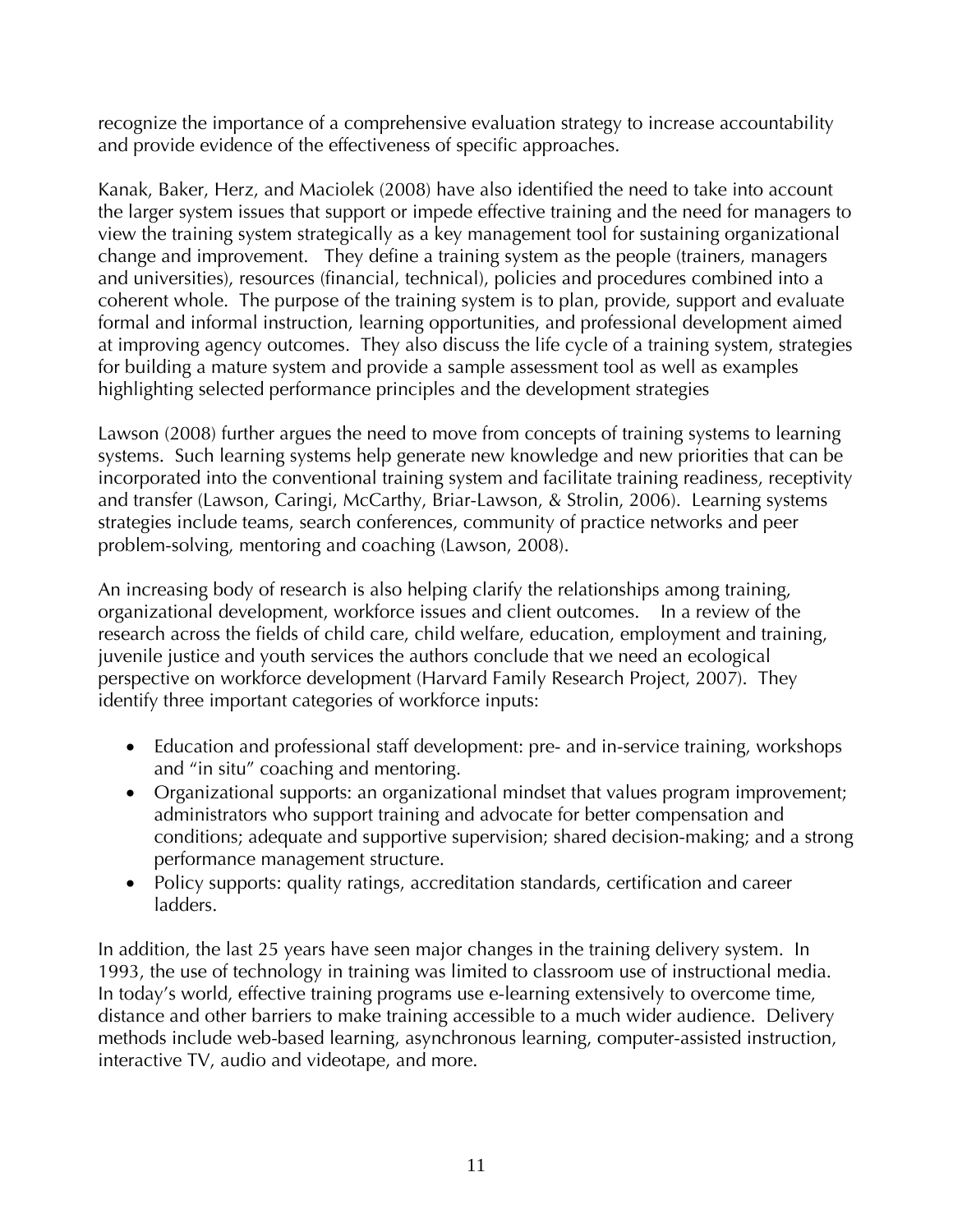#### **Development of Human Services Training as a Profession**

In the same period, NSDTA has been instrumental in laying the foundation for a professional identity for the field of human services training and development. The publication of the original *A Key to Success* played a central role in setting standards for the field. Over the years this document proved to be a very useful resource and several training programs (including Pennsylvania and Maine) followed the guidelines to design their own staff development and training system.

In 1997, the NSDTA Standards Committee expanded on one of the guidelines in *A Key to Success* ("the function is staffed by competent, qualified professional and clerical personnel") to develop guidelines for staffing a training program. This resulted in a series of competency models that define nine roles and functions including: administrative support, communications specialist, evaluator/researcher, human resource planner, instructional media specialist, manager, instructor/trainer, organizational development specialist and training program and curriculum designer. Roles are not synonymous with jobs or people. In a large organization, a higher degree of specialization exists and it is possible that individuals may have only one key role. In a smaller organization, however, staff often wear many hats and may perform multiple roles. NSDTA has defined nine major roles with their related competency models and outputs or the tangible results or products of each role. A listing of outputs is provided as Appendix A. The full description of the roles, outputs and competency models is available on (citation). These models provide the basis for developing staffing patterns, hiring and selection, competency-based certification and performance management within the staff development and training program (Bernotavicz, 2004).

NSDTA has also advanced the concept of human services training and development as a profession by developing a code of ethics (Curry, Brittain, Wentz & McCarragher, 2004). Beginning at the 2000 national conference in New York, NSDTA Ethics Committee members examined ethical principles in both human services and training and development fields, solicited feedback from the membership regarding core values and ethical principles, and completed a draft code which was adopted at the 2003 national conference in Anaheim. A supplementary publication (*The NSDTA Code of Ethics for Training and Development Professionals in Human Services: Case Scenarios and Training Implications*) to help "teach" the Code was developed and distributed to the membership at the Chicago, 2004 Institute.

Recognizing the important role of evaluation in a staff development and training function, NSDTA also sponsored the development of an evaluation handbook intended to demystify the process of planning and conducting a training evaluation and to provide practical information for training managers, agency administrators and others who need to evaluate training programs (Parry & Berdie, 1999). The National Human Service Training Evaluation Symposium held annually at the University of California at Berkeley and jointly sponsored by NSDTA and Cal-SWEC provides a forum for evaluators to get input from their peers and share findings and results in the publication of proceedings that contribute to the body of knowledge.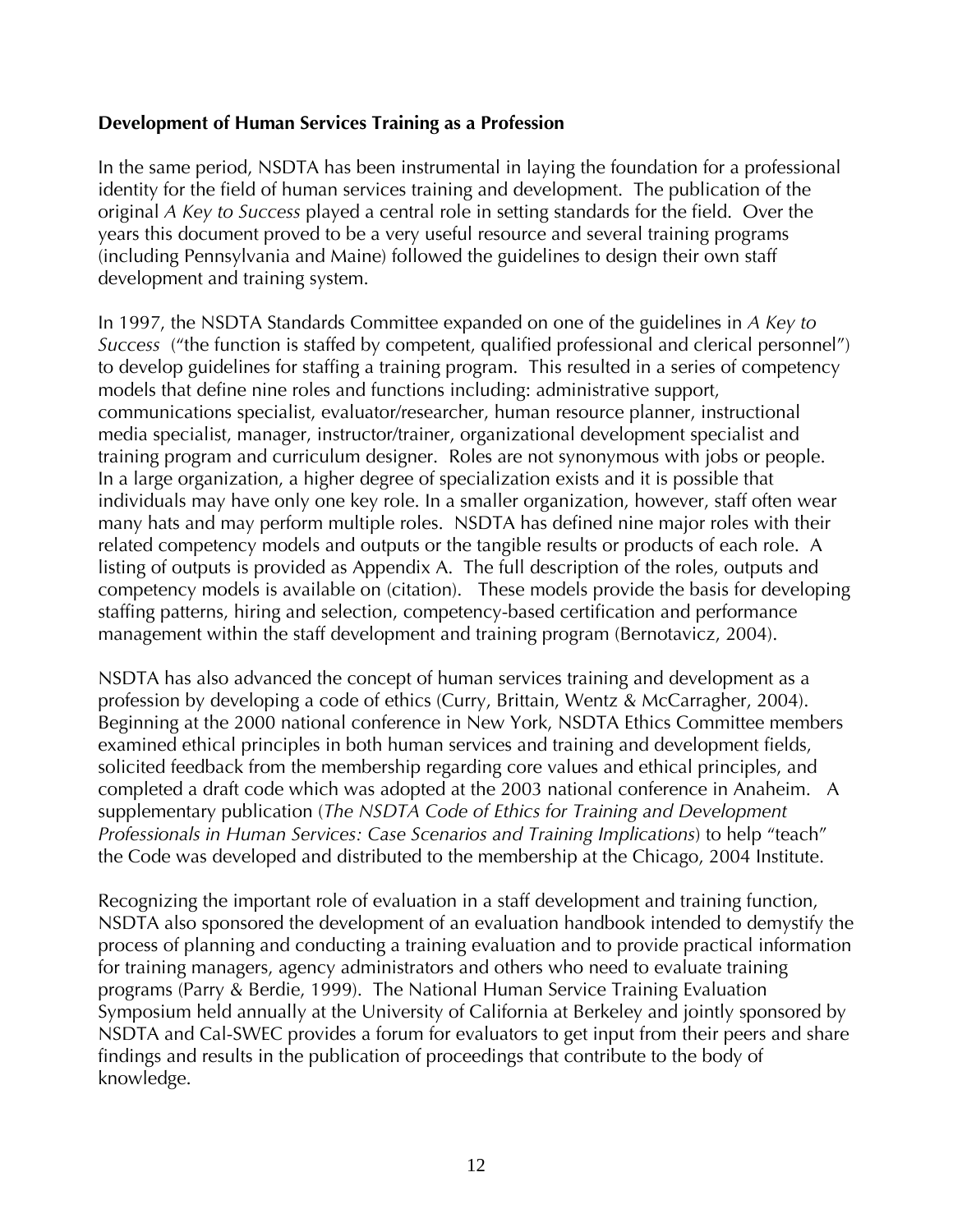NSDTA provides a variety of mechanisms to disseminate knowledge about the field. Since 1993 the association has organized a national conference attended by 300-600 human services training professionals from across the country. As a result of attending the annual conference, participants become members of both NSDTA and APHSA. *Training and Development in Human Services*, the NSDTA journal, is published bi-annually and structured in a way that encourages conceptual articles that contribute to the advancement of the field, practical information about training activities as well as information concerning instrumentation and methodology. The NSDTA website provides a link to publications and a way to post questions to garner information. As noted in an editorial in the NSDTA journal, we have laid the foundation of a professional identity and are emerging as a distinct profession (Curry, Lawler, & Bernotavicz, 2006).

#### **Updating** *A Key to Success*

In light of these changes in the field and advances in the profession, the Standards Committee felt that it was timely to update *A Key to Success* to provide *A New Key to Success* for the twenty-first century. Like the original document, this is intended to be a resource useful to the field.

When the Standards Committee reviewed the original document, we were gratified to find that it was basically sound and relevant to the changing field. Most important was the concept of the strategic position of training within an organization. As noted earlier, research and practice are coming together to emphasize the link between training, worker performance and outcomes. Supervisors and managers have a key role to play in creating this link, in preparing workers for training and reinforcing learning on the job. Such a transition requires a closer partnership between the training program and the agency, a partnership envisioned in the original *A Key to Success* document where it was made clear that to be effective the training program needs not only top-level management commitment and support, but also a prominent place in the agency structure.

#### **Essentials for a Sound Agency Training Program**

*To be effective, training must be a clearly identifiable function within the agency structure. It must be closely related to other agency management processes and must support program goals, objectives, and priorities.* 

*Essentials for a sound training program are:* 

- *1. Administrative support*
- *2. An organizational climate that permits looking at problems and the means to resolve them*
- *3. Top staff commitment to the value of cooperative planning and the development of ways to work together to meet program and staff needs*
- *4. A realistic understanding by management of what one can expect from a sound staff development and training program, namely that it is not a substitute for good management or a cure-all for every organizational problem*
- *5. Reinforcement and follow-up of training programs by the supervisory and managerial staff.*

*NSDTA, A Key to Success, 1993*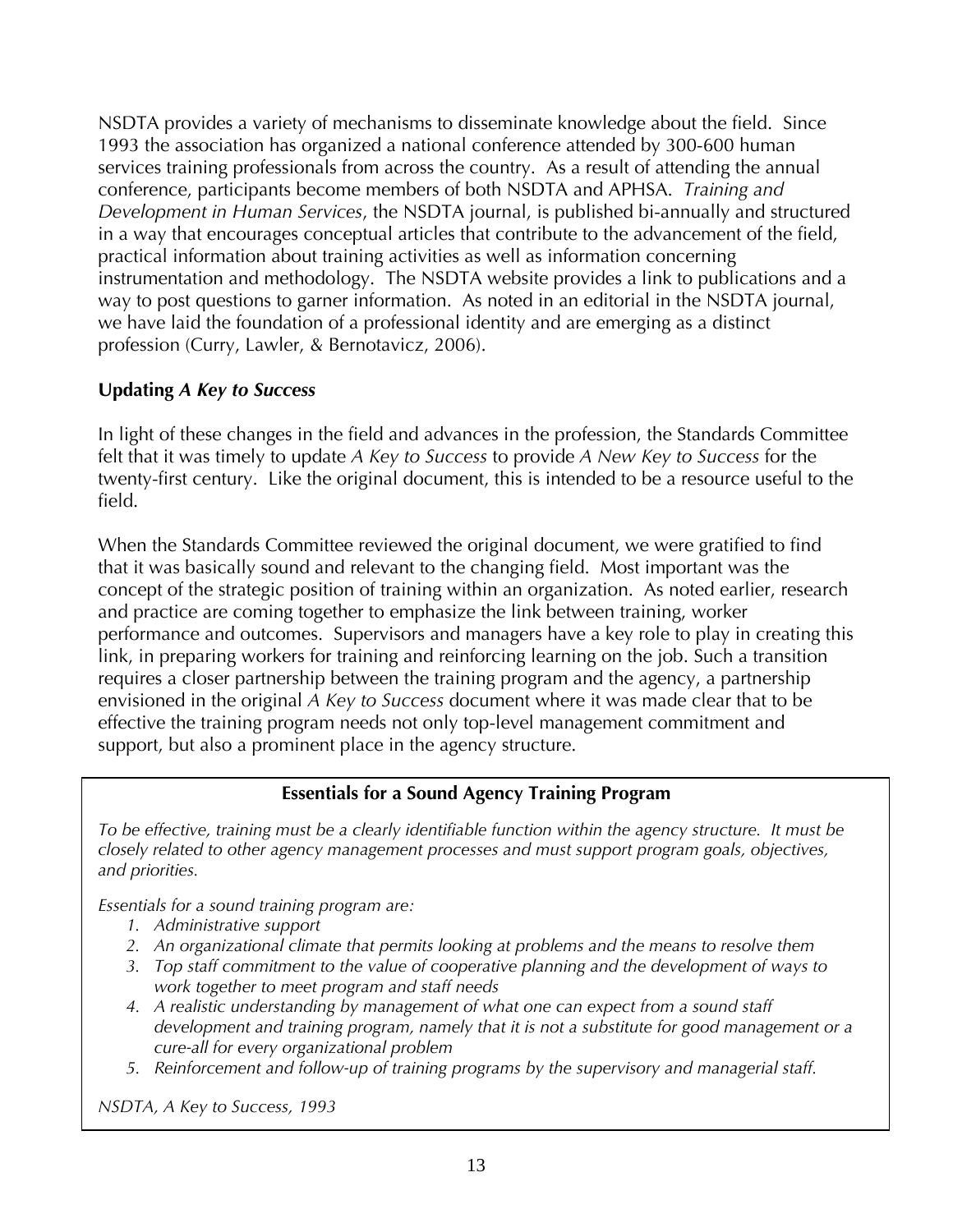Using this concept as a foundation, we have developed a document that includes the following:

- Core values or characteristics that cut across all components of a training program (strategic alignment, leadership commitment and communication, stakeholder involvement, accountability and recognition, ethical practice);
- Major components of a training and development process (planning, design/development, implementation, research and evaluation, operations);
- Relationship of components to the nine training and development roles; and
- Criteria for effectiveness organized according to the components.

While we have made every effort to be evidence-based and have conducted a review of the available literature, this document is designed as a tool, a simple checklist of the most salient factors in assessing the effectiveness of a staff development and training program in the human services. We have built on the original *A Key to Success* and also drawn from publications such as the Government Accountability Office (GAO) guide for training and development programs in federal agencies (GAO, 2003). However, to promote ease of use we have not provided in-text citations within the new guidelines. A list of source material as well as references are included. Because the field covers many service areas (child welfare, public welfare, adult protective, mental health and retardation and juvenile services to name a few), we have created a generic document that can be applied to training programs in any of the service areas.

Our hope is that this revised document will be as useful a resource to the field as the original edition of *A Key to Success.*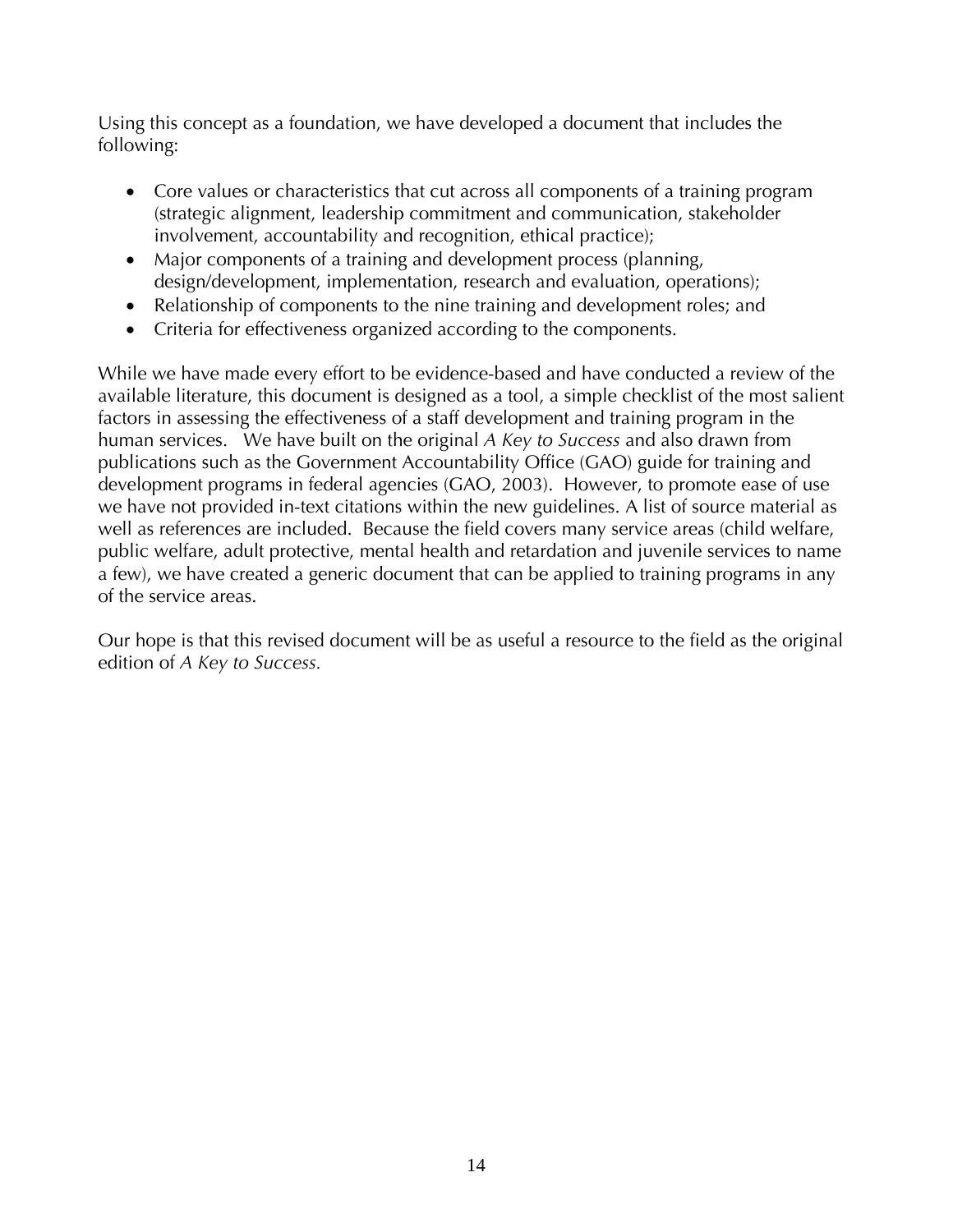#### **CORE VALUES**

Several core values or characteristics cut across all components of training programs<sup>1</sup>:

- **Strategic alignment:** Clear linkages exist between the agency's mission, goals and culture and its training and development efforts. The agency's mission and goals drive a strategic training and development approach. This helps ensure that the agency takes full advantage of an optimal mix of strategies to improve performance and enhance capacity to meet emerging challenges.
- **Leadership commitment and communication:** Agency leaders and managers consistently demonstrate that they support and value continuous learning. They are receptive to and use feedback from employees on developmental needs and training results. Leaders set the expectation that fair and effective training and development practices will improve individual and organizational performance.
- **Stakeholder involvement:** Agency stakeholders are involved throughout the training and development process to help ensure that different perspectives are taken into account. Stakeholders' views are incorporated in identifying performance enhancements, developing and implementing strategies, and conceptualizing and using measures that accurately reflect the contribution of training and development toward achieving results.
- **Accountability and recognition:** Appropriate accountability mechanisms, such as performance management systems, are in place to hold managers and employees responsible for learning and working in new ways. Appropriate rewards and incentives exist and are used fairly and equitably to encourage innovation, reinforce change behaviors and enhance performance.
- **Ethical practice:** Activities of training and development professionals are conducted in adherence with professional ethics. Values and standards from the NSDTA Code of Ethics are integrated into training and development activities.

<sup>1</sup> <sup>1</sup> The first four values are taken from GAO (2003)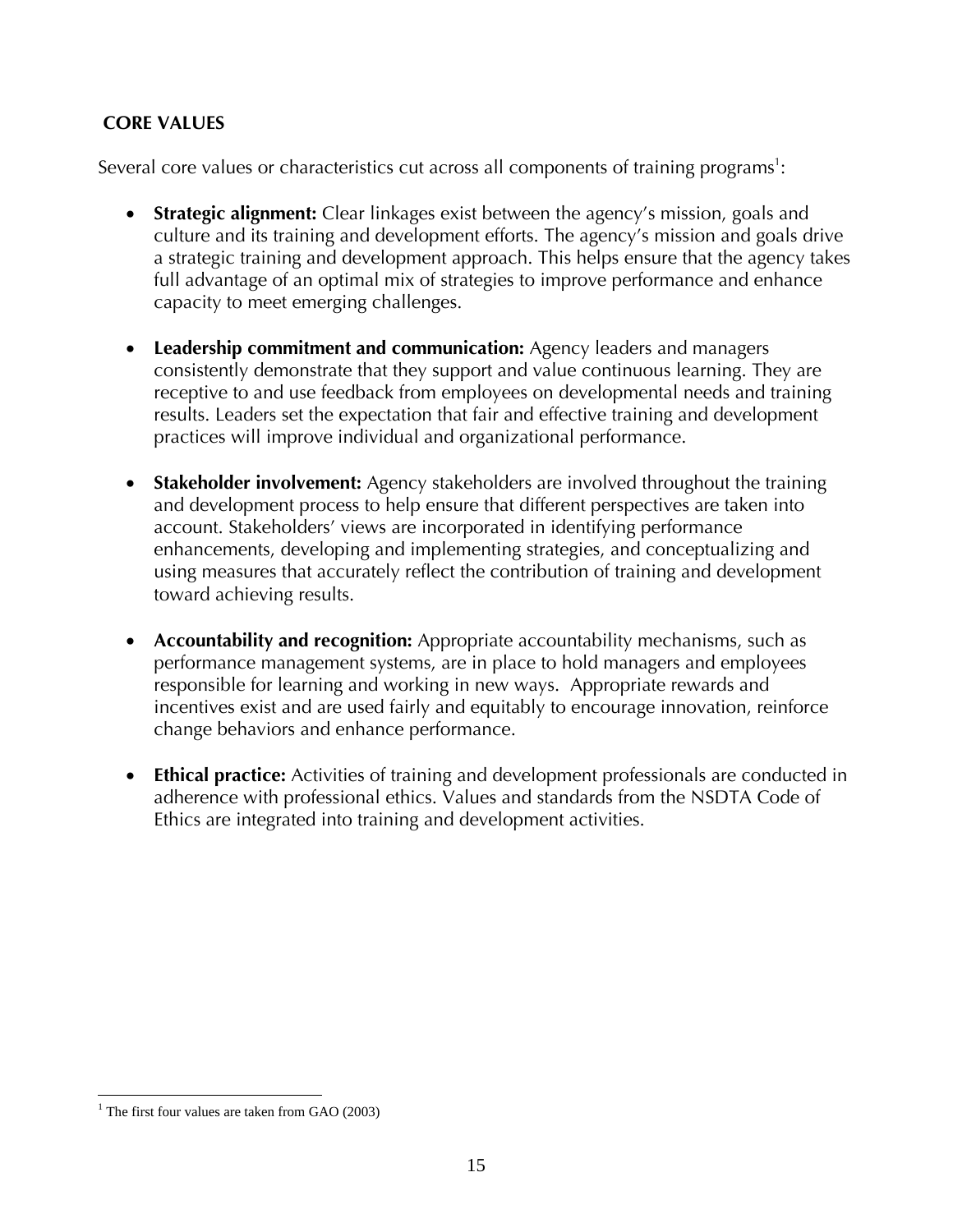#### **COMPONENTS OF THE TRAINING AND DEVELOPMENT PROCESS**

The essential aim of training and development programs is to assist the agency in *achieving its mission and goals by improving individual and, ultimately, organizational performanc*e (GAO, 2003, p. 1-2).

The training and development process can be loosely segmented into five interrelated  $components<sup>2</sup>$ :

- **1. Planning:** Developing a strategic approach that establishes priorities and leverages investments in training and development to achieve agency outcomes
- **2. Design/Development:** Identifying specific training and development initiatives that the agency will use, along with other strategies, to improve individual and agency performance
- **3. Implementation:** Ensuring effective and efficient delivery of training and development activities in an environment that supports learning and change
- **4. Research and Evaluation:** Assessing the extent to which training and development efforts contribute to improved performance and results and research
- **5. Operations:** Ensuring that internal and external operations are structured and managed to provide quality service, expand the resource base and improve performance.

Figure 1 shows the general relationship among these components. Training and development is not a linear process; all components interact with one another.



**Figure 1. Components of the Training and Staff Development System**

<sup>1</sup>  $2^2$  The concept of the components and the definitions of the first four are taken from GAO. NSDTA added the fifth component.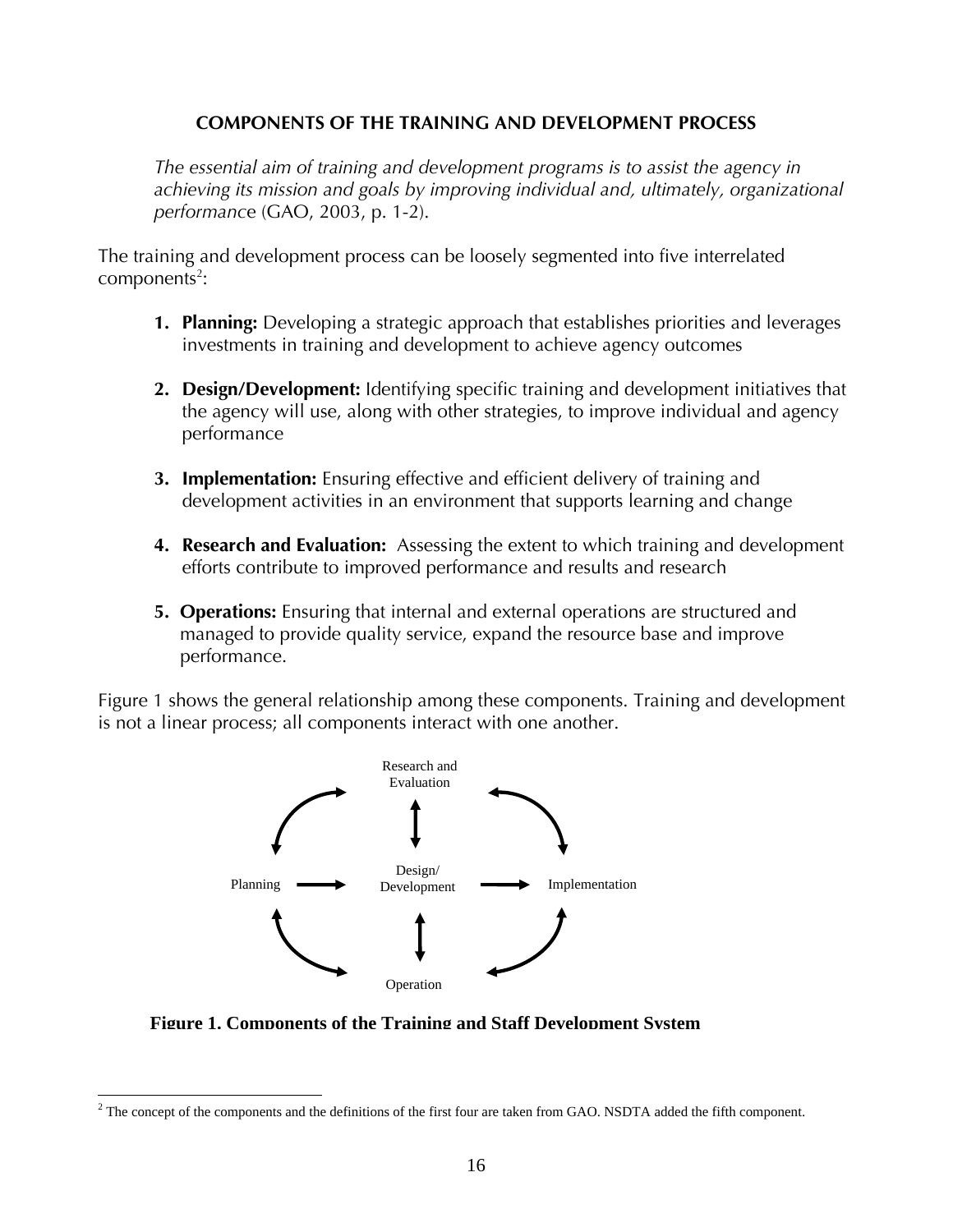# **TRAINING AND DEVELOPMENT ROLES**

The following chart shows the nine training and development roles described by NSDTA in comprehensive competency models.

| Role                                        | <b>Definition</b>                                                                                                                                                                                                                |
|---------------------------------------------|----------------------------------------------------------------------------------------------------------------------------------------------------------------------------------------------------------------------------------|
| Administrative Support                      | Providing the administrative support to ensure that<br>the facilities, equipment, materials, participants and other<br>components of a learning event are present and that program<br>and organizational logistics run smoothly. |
| <b>Communications Specialist</b>            | Analyzing customer needs and using multiple communication<br>strategies to convey coordinated messages and materials<br>related to products, services, and programs to targeted<br>internal and external audiences.              |
| Evaluator/Researcher                        | Identifying the impact of an intervention and of developing<br>and testing theories of learning, training, development and<br>transfer of learning.                                                                              |
| Human Resource Planner                      | Planning for the utilization and development of human<br>resources.                                                                                                                                                              |
| Instructional Media<br>Specialist           | Designing systems for and producing written or<br>electronically-mediated instruction.                                                                                                                                           |
| Instructor/Trainer                          | Facilitating individual performance improvement including<br>delivering training, directing structured learning and<br>facilitating groups.                                                                                      |
| Manager                                     | Facilitating and leading a group's work including linking<br>training and development with other organizational units and<br>monitoring contract activities.                                                                     |
| Organizational Development<br>Specialist    | Facilitating organizational improvement, including assessing<br>training needs, diagnosing organizational problem areas,<br>consulting on OD strategies, and conducting team building<br>sessions.                               |
| Training Program and<br>Curriculum Designer | Developing programs and curriculum including defining the<br>content and outcomes, selecting and sequencing appropriate<br>learning activities, writing modules and developing case<br>studies.                                  |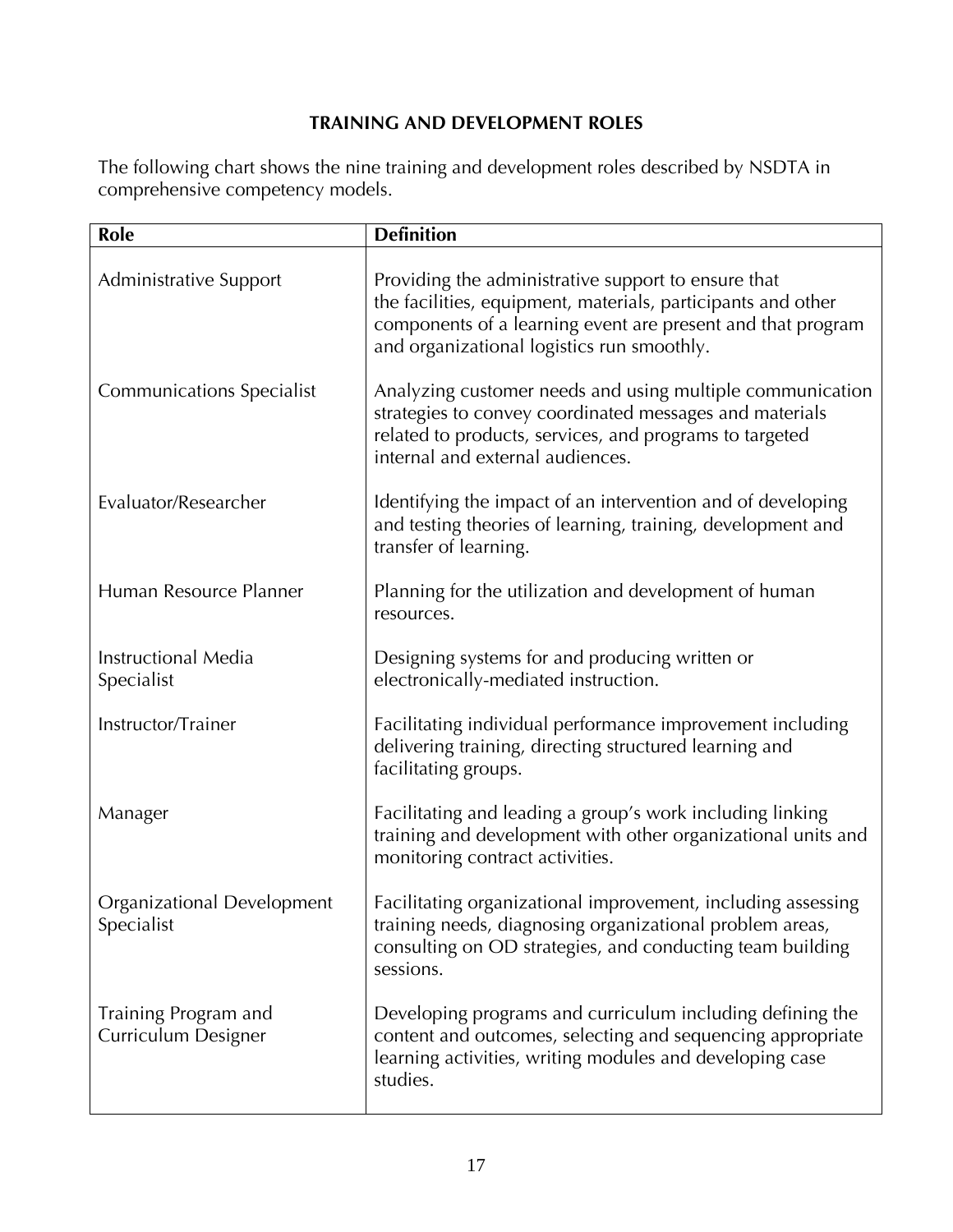#### **COMPONENTS AND ROLES**

Effective training programs need competent people staffing all components of the process. The following chart relates the five process components to the nine training and development roles NSDTA has identified and described in comprehensive competency models. This chart shows which roles would most commonly be involved in each training component.

| <b>Component</b>        | Role                                                       |
|-------------------------|------------------------------------------------------------|
| Planning                | Manager, Evaluator/Researcher, Human Resource Planner,     |
|                         | Organizational Development Specialist                      |
| Design/Development      | Training Program and Curriculum Designer, Instructional    |
|                         | Media Specialist, Communications Specialist                |
| Implementation          | Instructor /Trainer, Manager, Organizational Development   |
|                         | Specialist, Administrative Support                         |
| Research and Evaluation | Evaluator/Researcher                                       |
| Operations              | Manager, Communications Specialist, Administrative Support |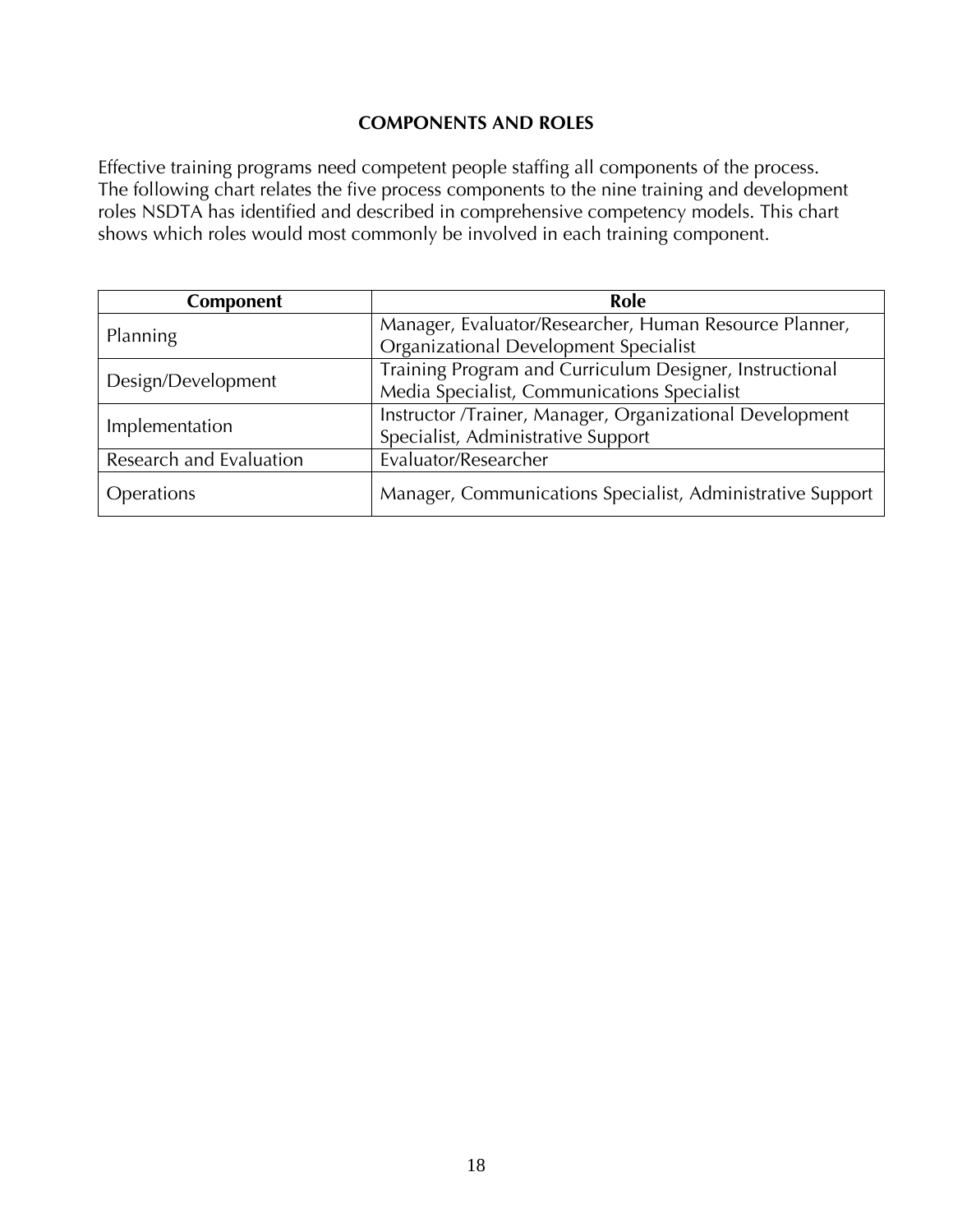#### **COMPONENTS AND CRITERIA—OUTLINE**

The following material describes criteria for the major components of an effective staff development and training program. Criteria are intended as a guide to help in development and assessment of programs to serve the goals of human service agencies and meet the needs of staff.

#### **1.0Planning**

- 1.1 Strategic Alignment
- 1.2 Workforce Development
- 1.3 Training Needs Assessment
- 1.4 Training Plan Development
- 1.5 Content of the Training Plan

#### **2.0Design/Development**

- 2.1 Training Program Design
- 2.2 Curriculum Design
- 2.3 Cultural Responsiveness

#### **3.0Implementation**

- 3.1 Range of Training Delivery
- 3.2 Orientation and Pre-service Training
- 3.3 In-service Training
- 3.4 Professional Development
- 3.5 Organizational Development
- 3.6 Learning Environment
- 3.7 Transfer of Learning

#### **4.0Research and Evaluation**

- 4.1 Strategic Alignment
- 4.2 Stakeholder Involvement
- 4.3 Respect for Individuals
- 4.4 Correct Level of Evaluation
- 4.5 Competence, Rigor and Relevance
- 4.6 Evaluation Feasibility and Efficiency
- 4.7 Honesty and Ethical Conduct

#### **5.0 Operations**

- 5.1 Organization and Structure
- 5.2 Resources and Funding
- 5.3 Information Management and Logistical Systems
- 5.4 Staffing
- 5.5 External Relationships
- 5.6 Communication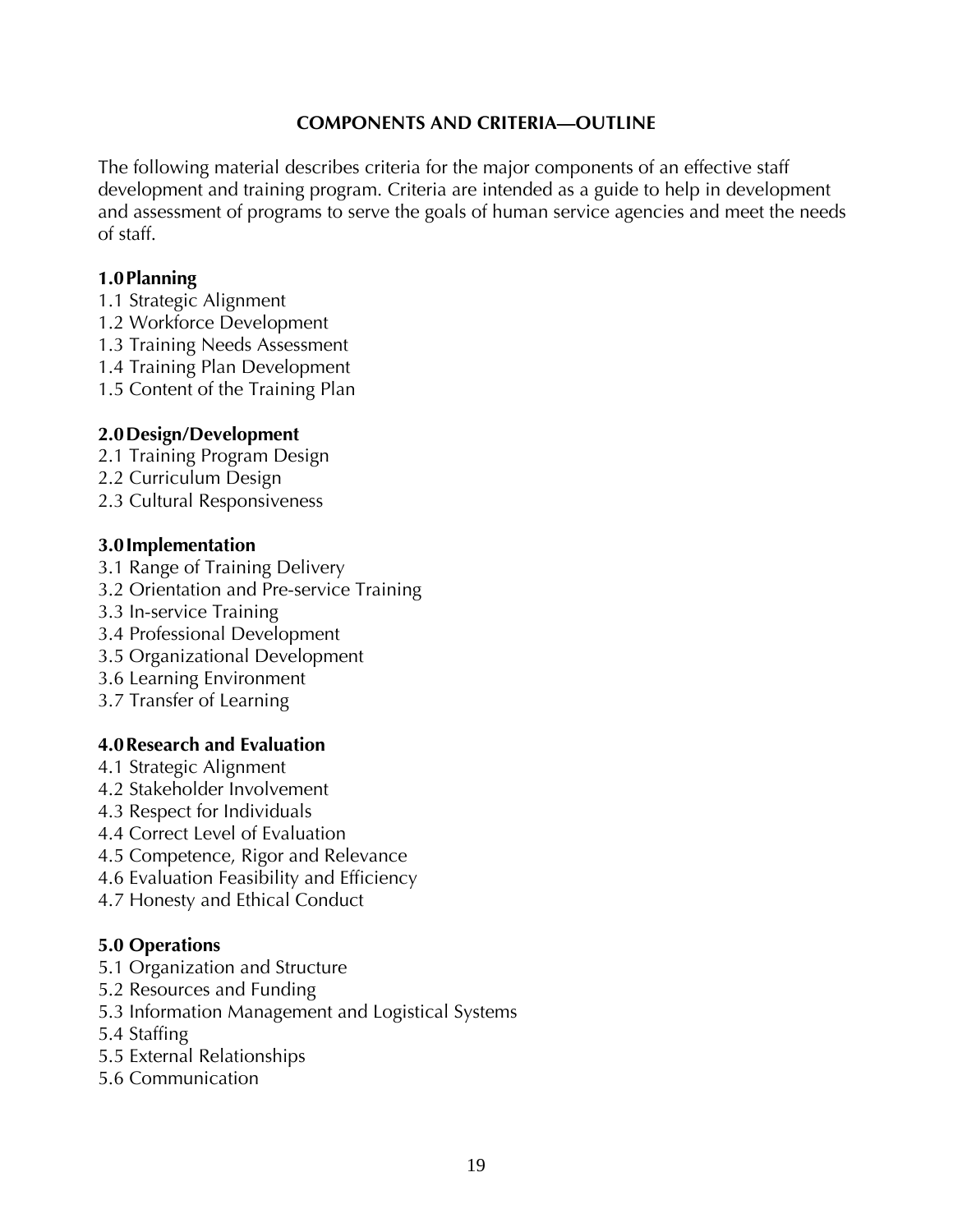#### **COMPONENTS AND CRITERIA--COMPREHENSIVE LISTING**

#### *1.0PLANNING: Developing a strategic approach that establishes priorities and leverages investments in training and development to achieve agency outcomes*

*1.1 Strategic Alignment: Staff development and training staff are involved in the agency management process, and programs are related to agency program objectives, priorities and staff needs.* 

- The training program is part of the formal policy development and senior management processes of the agency.
- The program addresses employee performance improvement and training needs to meet agency program objectives.
- The agency has a policy on the place of training and learning in the organization including a lifelong learning expectation.
- There are mechanisms in place to address changes in the work environment, technology and innovation.
- Staff development and training staff work closely with Personnel (Human Resources) in the development of job descriptions and performance standards, as well as in the recruitment and selection process.

*1.2 Workforce Development: The agency reassesses its workforce as part of annual planning and prepares for future needs.* 

- The agency has current information on the composition, qualifications, training and skills of the workforce and a system for analyzing and updating this information.
- There is a process for conducting gap analysis between the current workforce composition and project workforce needs.
- There is a process for closing gaps when possible through recruiting, training or outsourcing.
- There are policies and mechanisms in place to address succession planning.
- There are planning approaches and a process for recruitment and selection to ensure that enough qualified staff are hired to meet the demand for services.

#### *1.3 Training Needs Assessment: The agency conducts regular and systematic needs assessments for all classes of staff, clients and other stakeholders.*

- A variety of methodologies are used including questionnaires, review of performance appraisals, interviews with line staff, supervisors and management and/or direct observation.
- The results of the needs assessment are confirmed with supervisory and management staff to ensure that the training program supports program goals and objectives, agency priorities and the needs of staff.
- The needs assessment distinguishes between training and non-training issues.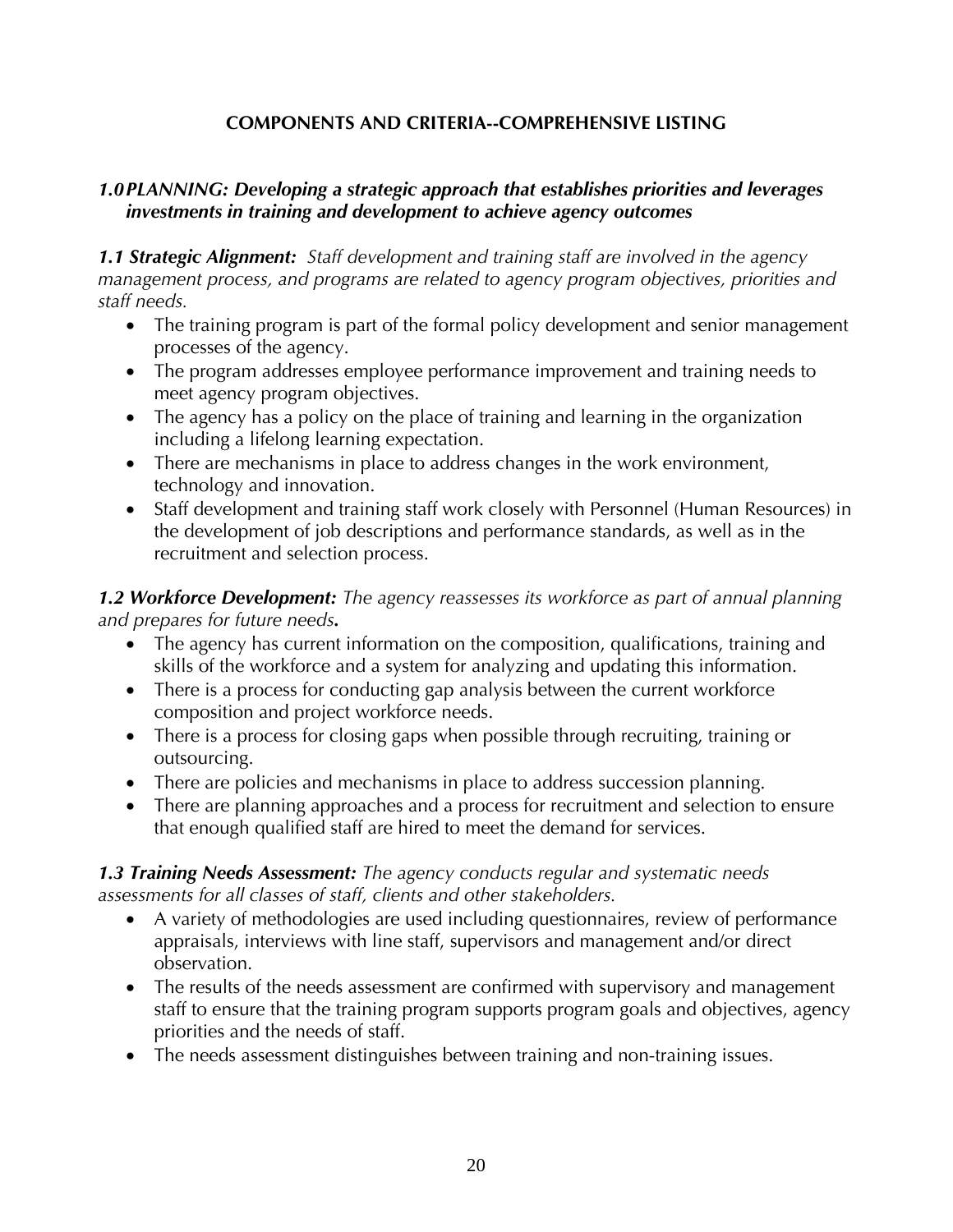**1.4** *Training Plan Development***:** *The program is reviewed annually and revised in accord with an assessment of the agency's training needs.*

- The development of the training plan links to training policy and strategy and agency service goals.
- Specific levels of mandatory and optional training are established for the various classes of staff within the agency.
- The plan derives from the agency's workforce strategy, training needs analysis and review of the previous plan.
- There is a process and protocol to obtain input from key stakeholders.
- There is a decision-making protocol to determine priorities and allocate resources.
- Mechanisms are in place to make decisions and act on them in a timely way.

# *1.5 Content of the Training Plan: The agency has a written annual training plan.*

- The plan contains a summary of the training policy and strategies from which it derives and is clearly linked to service goals.
- The plan identifies the location of the training function in the organization of the agency and describes the policies and procedures for establishing training needs.
- The training plan outlines specific expectations regarding training required of personnel in different positions and categories.
- The plan provides the opportunity for personnel to fulfill the continuing education requirements of their respective professions.
- The plan provides opportunities to support advancement within the agency and profession.
- The plan describes the process of ongoing monitoring of achievement and the framework for evaluating the effectiveness and impact of training.
- The plan is realistic in terms of scope and agency resources and includes the training budget.
- The plan specifies what training will be provided, the purpose of the training and who should attend or who is eligible to attend. It considers the use of both in-house and contracted training.

#### *2.0DESIGN/ DEVELOPMENT: Identifying specific training and development initiatives that the agency will use, along with other strategies, to improve individual and agency performance*

*2.1 Training Program Design: The design is based on a comprehensive needs assessment and reflects best practice in adult learning and human services delivery.* 

- The training program reflects agency practice and evidence-based practice for the profession.
- The most recent literature, research and national expertise are used to develop the program.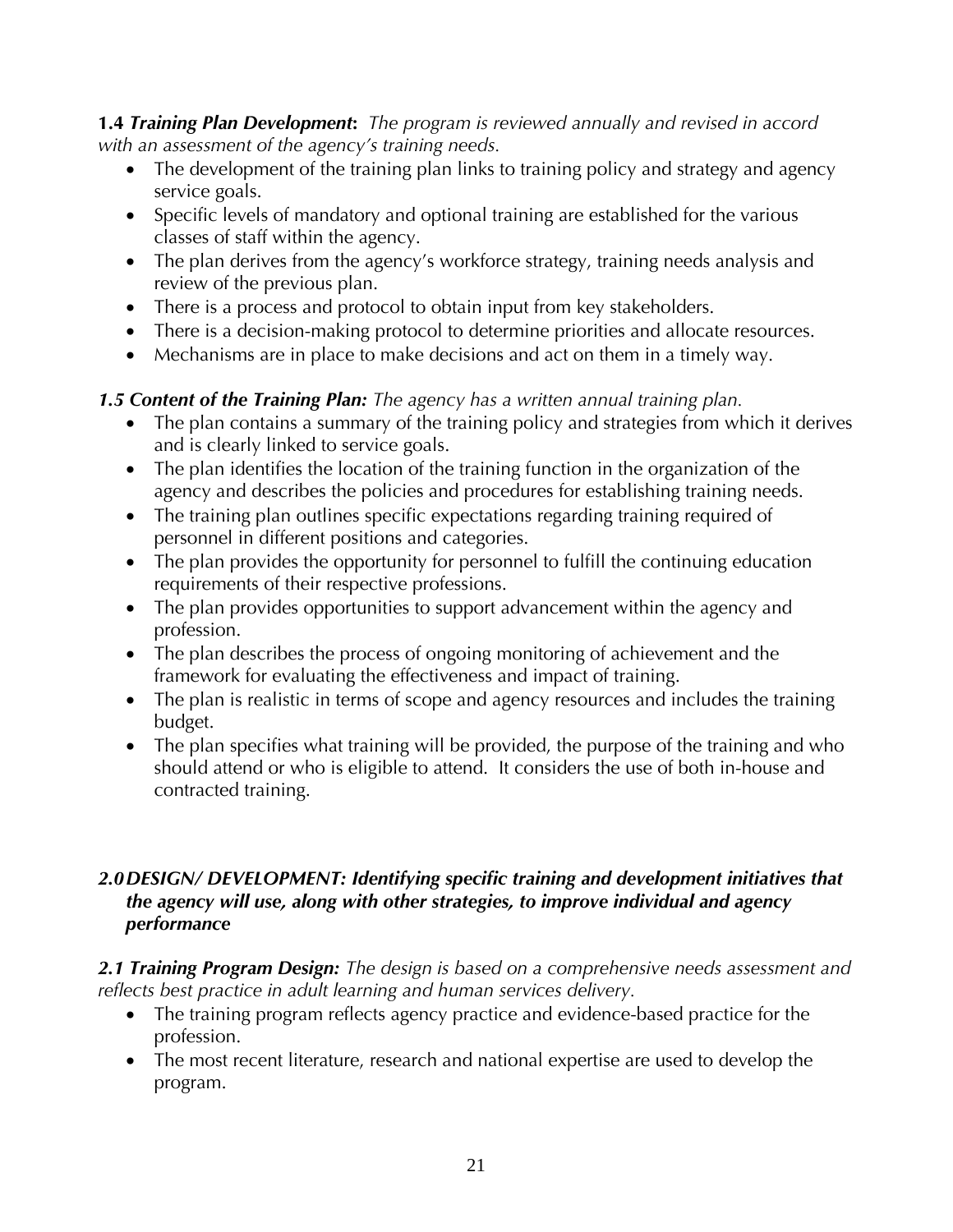- Training promotes professional growth and development for agency staff and encourages life-long learning.
- Subject Matter Experts (SMEs) and representatives from the audience to be trained participate in the training design process.
- The training program addresses realities of the environment of the agency and community in which the staff must practice
- The program provides training to all levels of staff in the agency and for all levels of competency.
- The training program is reviewed at least biennially to ensure that all parts of the program are appropriate and current.

#### *2.2 Curriculum Design: Pre-service and in-service training are organized on a formal structure.*

- Training objectives and activities are standardized and uniform in order to maintain the integrity of the curriculum.
- There is one or more approved formats in which curriculum is written and all curricula conform.
- Criteria exist for making decisions about standardization/customization, curriculum format(s), and how and at what point formative evaluation activities will be undertaken.
- Training objectives and activities are 1) appropriate for the tasks that staff perform and 2) meet the learning styles of the learners.
- Full written curriculum is available, whenever possible, to document what is presented and ensure that trainers have the resources needed to present training as intended. Full curriculum means that it contains both instructions to the trainer and content to be trained.
- Competencies are aligned with practice models or principles that the agency has adopted
- The content reflects evidence informed practice whenever possible.
- Cultural and other diversity issues are woven throughout the curriculum
- The content is consistent and congruent within the curriculum (i.e. there are no conflicting

points of information except to purposefully illustrate dilemmas or controversies in the field).

Information presented in different sections/steps is complementary.)

- The scope (breadth of coverage) and depth (detail) of content provide enough information to meet learning objectives of the curriculum
- The content is sequenced well, e.g., from simple to complex, universal to exception, and by logical steps suggested by the content
- Handouts, are clear, visually appealing, and varied in format and reinforce training content.
- Flipcharts/Power Point slides contain only key points or simple visual models.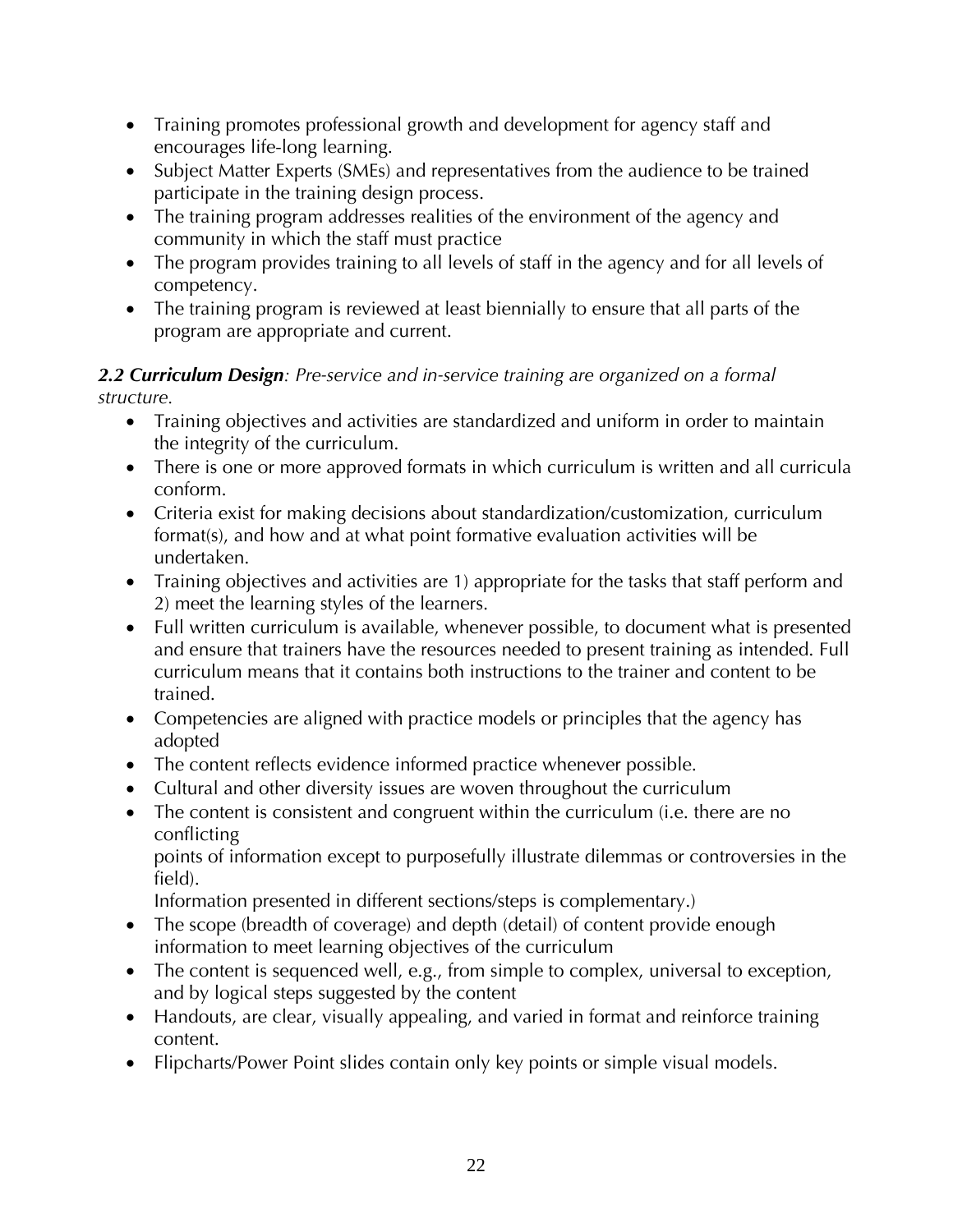- Audio visual materials are carefully chosen for appropriate length, content, and quality, e.g., videos are relevant and can be clearly seen and heard.
- Props (e.g., toys, puzzles), if used, are integrated into the content and designed for ease of use.
- Learning methods match competencies to be developed and reflect a broad spectrum of activities.
- Curriculum is piloted, tested and evaluated prior to full roll-out to all learners.
- Evaluation of the effectiveness of the training is incorporated into the design and completed following the implementation.
- Trainers have the expertise and competencies to conduct the training as designed.
- Activities include reinforcement of learning/application to on-the-job performance.
- Mechanisms are in place to ensure trainer fidelity to the curriculum.
- Training activities include both before and after workshop interventions.
- Research and resources used are cited as appropriate.
- A group/committee of key stakeholders is charged with the responsibility of working the process of either development or selection through to the final curriculum product. This group is clear about its responsibility (e.g., what resources it has at its disposal; what the criteria for making decisions about issues such as content, methods, and standardization/customization are; and whether its authority about the final product is making decisions or recommendations, and if the latter, to whom).

#### *2.3 Cultural Responsiveness: Training program initiatives are designed to ensure accessibility and to be culturally responsive to staff and the client population.*

- Training policy and strategy include approaches to ensure staff have fair and equal access to training.
- Announcements are widely distributed to staff and other agencies in appropriate formats to facilitate access to training.
- Training programs address differences within the agency's service population.
- The programs are readily available to all staff, are provided at sites accessible to participants and offered on a regularly scheduled basis
- Curriculum is designed to address fairness and equity issues that can occur to clients of the agency and reflects the cultural continuum of the clients served by the agency
- Curriculum takes into account the environment in which learning takes place and the factors that hinder or promote learning
- Cultural issues are woven throughout the curriculum.

# *3.0IMPLEMENTATION: Ensuring effective and efficient delivery of training and development activities in an environment that supports learning and change*

*3.1 Range of Training Delivery: There is a range of training delivery modalities: classroom, distance and self-directed; individualized and team-based.*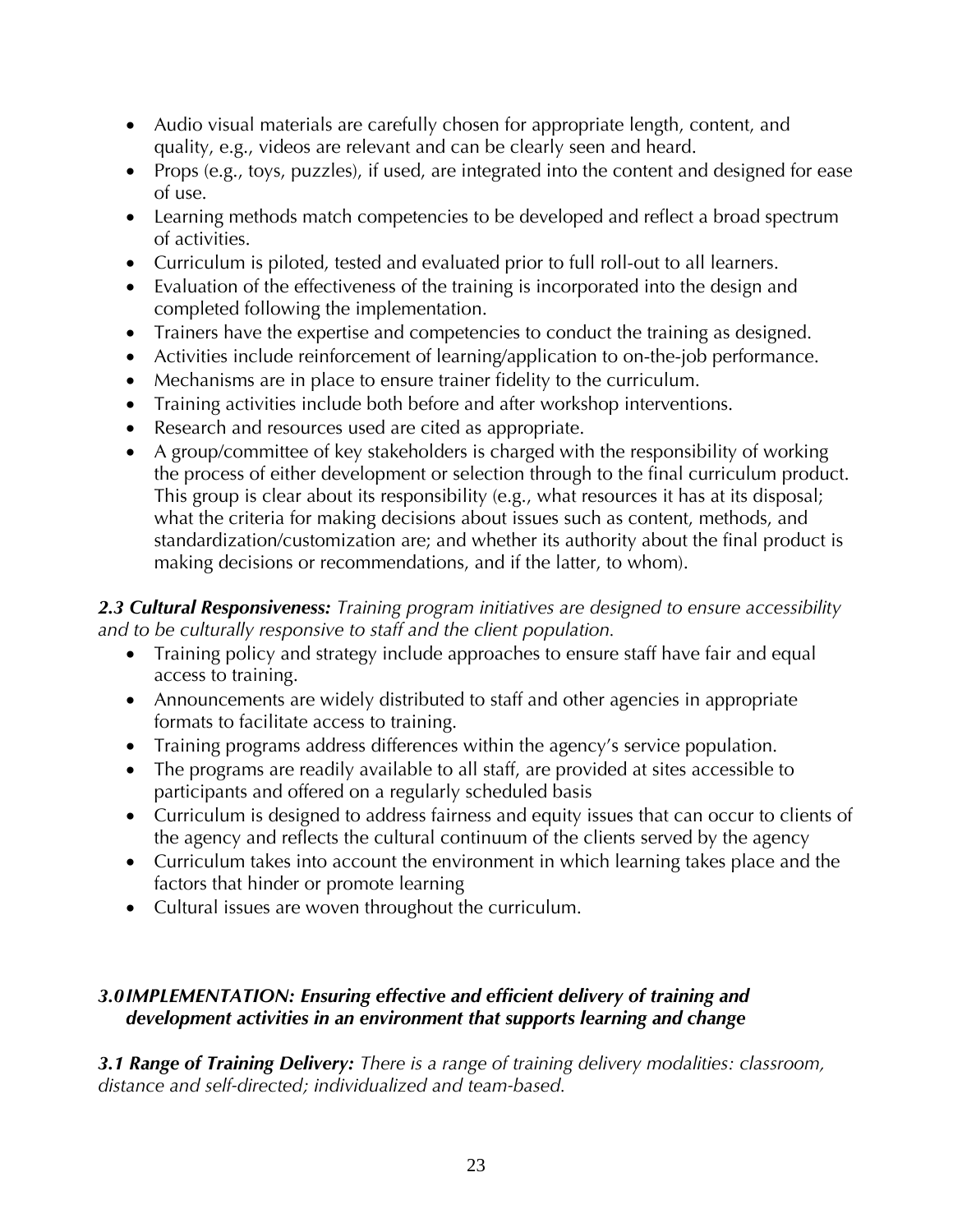- There is a comprehensive mix of formal and on-the-job training opportunities.
- Policies and procedures are in place to identify and determine the most effective and efficient training delivery mechanism to meet learning objectives and make training accessible
- There is evidence that the agency is investing in updated technologies and open to new approaches.

*3.2 Orientation and Pre-service Training: There is an integrated program of orientation and pre-service training for new employees in all classes of positions which provides intensive skilloriented training to prepare and enable employees to assume job responsibilities.* 

- The orientation and pre-service training covers all levels of staff (administrative support, direct service, program specialists, supervisors and managers).
- The orientation and pre-service training components are clearly defined in terms of desired outcomes, intended audience, objectives, curriculum, training methodology and evaluation of outcomes.
- The components build in direct supervisory responsibility to supplement and reinforce retention and utilization of new skills.
- Training is conducted by skilled trainers using professional training methods and current research literature.

*3.3 In-service Training: There is an integrated program of in-service training for employees in all classes of positions which provides intensive skill-oriented training to enable employees to carry out job responsibilities.* 

- In-service training covers all levels of staff (administrative support, direct service, program specialists, supervisors and managers).
- Training is provided when job duties change; new policies, procedures and systems are implemented; and new technology introduced.
- Opportunities reinforce essential knowledge and required skills for performance of specific job functions.
- Opportunities promote the acquisition and development of new knowledge and skills

#### *3.4 Professional Development: Continuing staff development and training opportunities for staff in all classes of positions are provided.*

- Professional development covers all levels of staff (administrative support, direct service, program specialists, supervisors and managers).
- Professional development opportunities are based on agency needs and findings from employees' individual development plans.
- Professional development is used to retain staff by providing opportunities for job enrichment, personal growth and career development and as a vehicle to upgrade and enhance managerial and supervisory skills.
- Resources are available for agency staff to have access to professional literature and participate in professional conferences and meetings.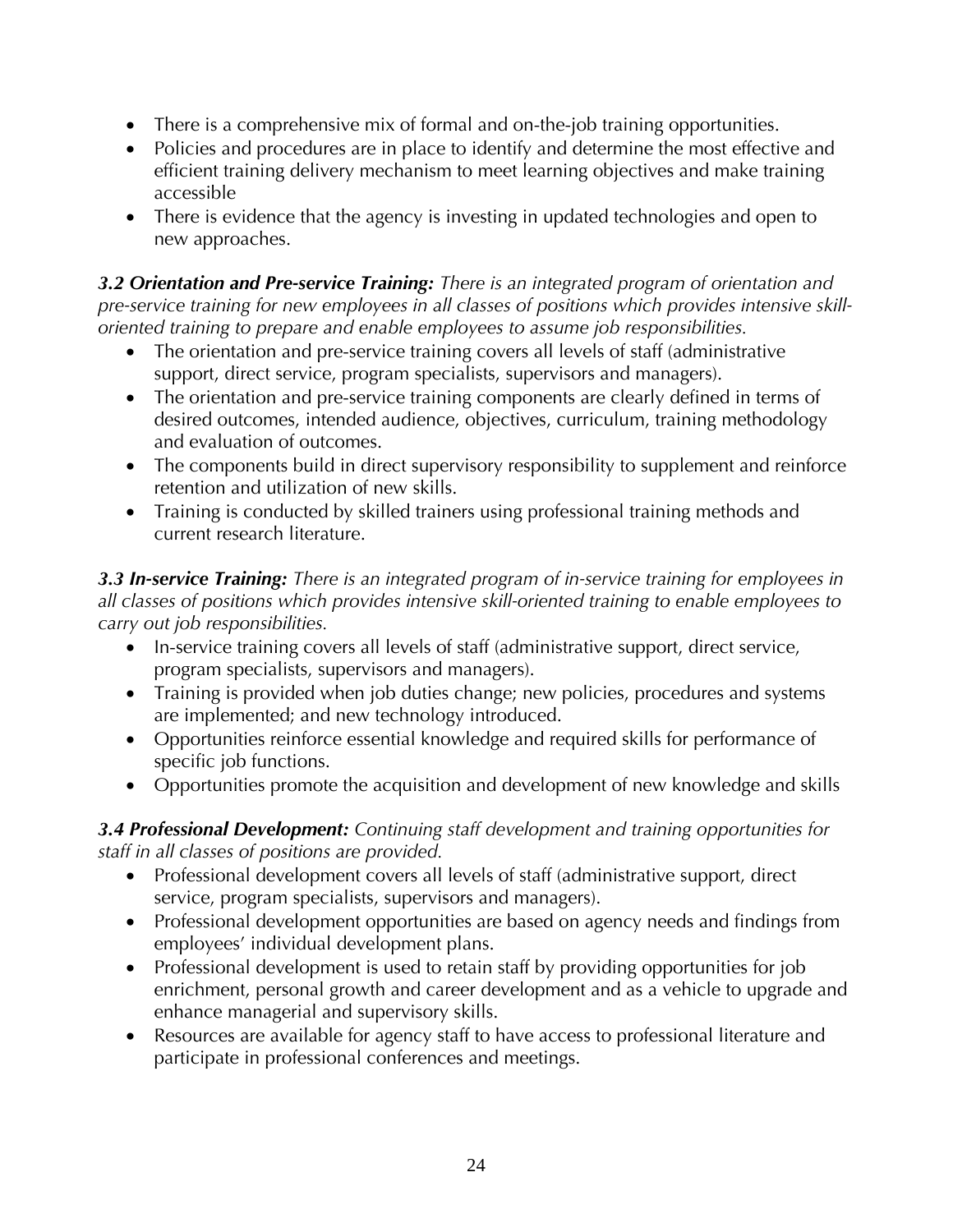*3.5 Organizational Development:**There exists organizational development in addition to individual professional development.* 

- Organizational development covers all program areas (public welfare, child welfare, adult services, child support, etc.).
- Organizational development initiatives are based on agency needs and on findings from organizational assessments.
- Organizational development addresses organizational issues such as culture, climate, team building, communication and other organizational factors not appropriate for classroom training.
- Human resource management theory and concepts are considered in organizational development and individual professional development plans.
- Agencies provide access to organizational development literature and integrate this literature into continuous learning and improvement.

#### *3.6 Learning Environment: There exists a physical environment conducive to learning including space, equipment and training materials.*

- There is appropriate training space (lighting, layout, furniture).
- The agency supports efforts to keep pace with state-of-the-art instructional support technology and to model its effective use.
- The agency has adequate and up-to-date training equipment and training materials<sup>3</sup> which are appropriately utilized to meet training objectives.
- Training materials are available for statewide use and a resource center is maintained.
- Training is offer in locations that are convenient and cost effective for staff to access.

## *3.7 Transfer of Learning: The agency promotes and supports transfer of learning principles and activities.*

- Evidence-based transfer of learning principles and strategies are integrated into the design of training and development activities (e.g., identical elements, general principles, stimulus variability, response availability and ecological interventions before, during and after formal training).
- Activities to promote transfer of learning are employed before, during and after formal training (e.g., pre-training meeting between supervisor and trainee to discuss learning needs and potential applications; use of planning at the end of training; and "booster shot" follow-up review and application session).
- Agency policies exist to clarify goals, roles, procedures and interpersonal expectations regarding application of learning (e.g., expectations for participants to review learning with other team members after training, expectations for supervisors to provide uninterrupted time for training, expectations for trainers to be available for consultation after training) and how training and development activities are integrally related to the

<sup>1</sup> <sup>3</sup> Examples of equipment include overhead projector, video recorder with monitor, video camera, film projector, slide projector, audio recorder, flip charts and stands. Examples of materials and supplies include teaching materials (e.g., appropriate books and periodicals) and supplies such as newsprint, transparencies, marking pens.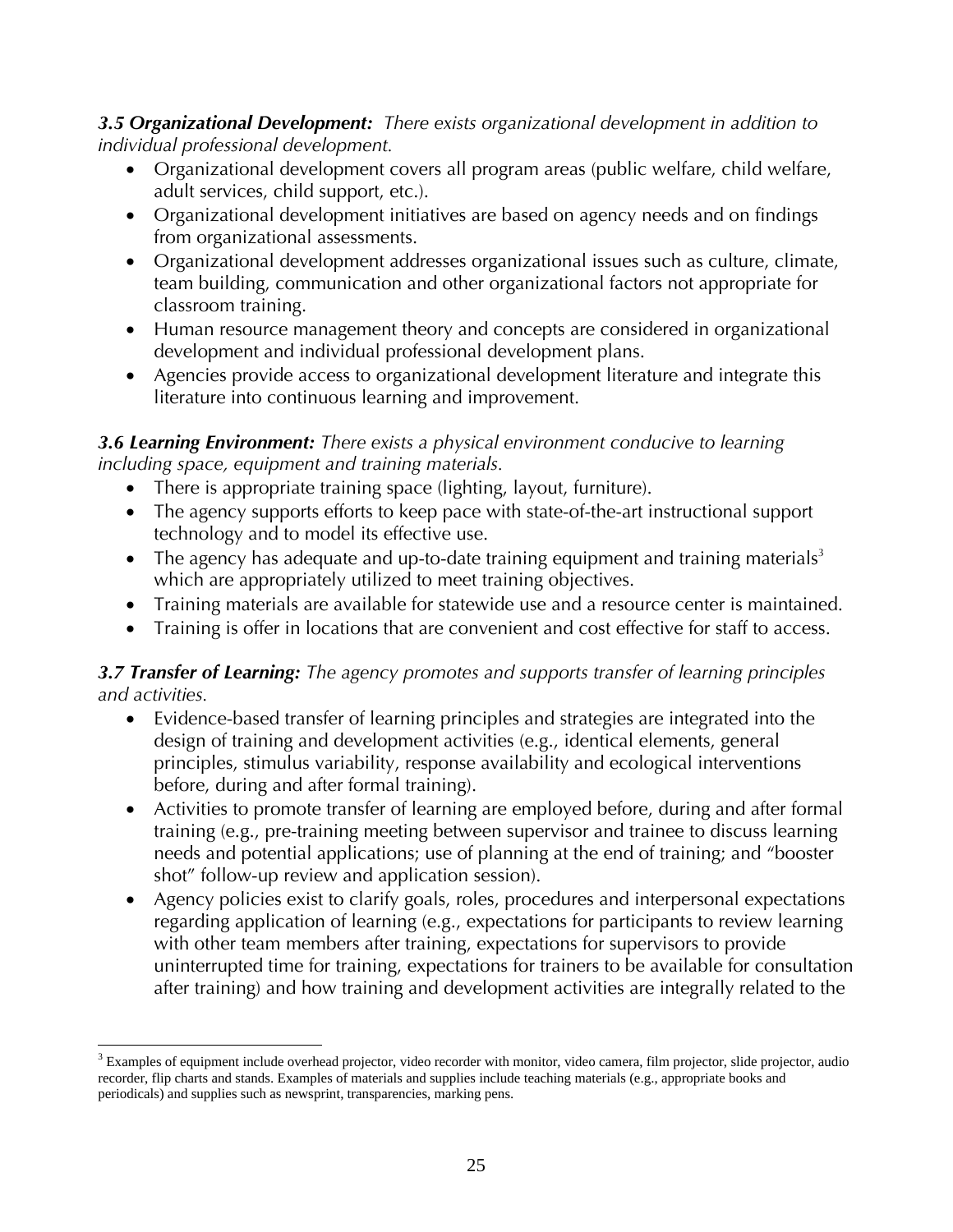accomplishment of the agency's mission (e.g., promoting safety, permanence and wellbeing).

- Administrators and supervisors communicate the importance of training and development activities and support application of learning before, during and after formal training.
- Individual learners are supported in their learning and application efforts by other team members.
- Strategies to evaluate transfer of learning (both the process and the extent) and communicate evaluation results to key personnel are routinely implemented.

#### *4.0RESEARCH AND EVALUATION:4 Assessing the extent to which training and development efforts contribute to improved performance and results and research*

*4.1 Strategic Alignment: The evaluation provides information directly relevant to the mission, goals and objectives of the training program and of the agency as a whole and promotes agency use of findings.*

- Evaluation activities are carried out in response to the needs of the agency, as part of a larger strategic plan for training evaluation or in response to emerging priorities.
- Staff at various levels within the training program or agency are involved in framing the questions to be answered by evaluation activities.
- Structures are in place to link data on individual and organizational effectiveness.
- Provisions are in place for training program and other agency personnel to receive regular reports on the evaluation's progress in relation to identified goals and objectives.
- Staff have the opportunity to review evaluation reports and provide clarification or interpretation of findings.
- Findings are used by the agency in a variety of ways (e.g., to determine future training needs, to improve future curriculum development and delivery, to document individual performance or to measure program effectiveness).

*4.2 Stakeholder Involvement: The evaluation seeks the input of all individuals or groups who have an interest in its design, procedure and outcomes in order to enhance its relevance and effectiveness.* 

- Persons involved in the evaluation as participants or consumers of information are identified so their needs may be met.
- Stakeholders have opportunities for meaningful input into evaluation activities (e.g., through participation on advisory groups, collaboration on aspects of the evaluation design or instrumentation, or review of reports and other documents).
- The evaluation actively seeks support from key individuals and groups.

 $\overline{a}$ 

<sup>4</sup> These standards are adapted from the American Evaluation Association *Guiding Principles for Evaluators* (2004); the Joint Committee on Standards for Educational Evaluation *Program Evaluation Standards* (1994) and *Student Evaluation Standards* (2003); and the National Association for Gifted Children *Program Evaluation Standards* (2000).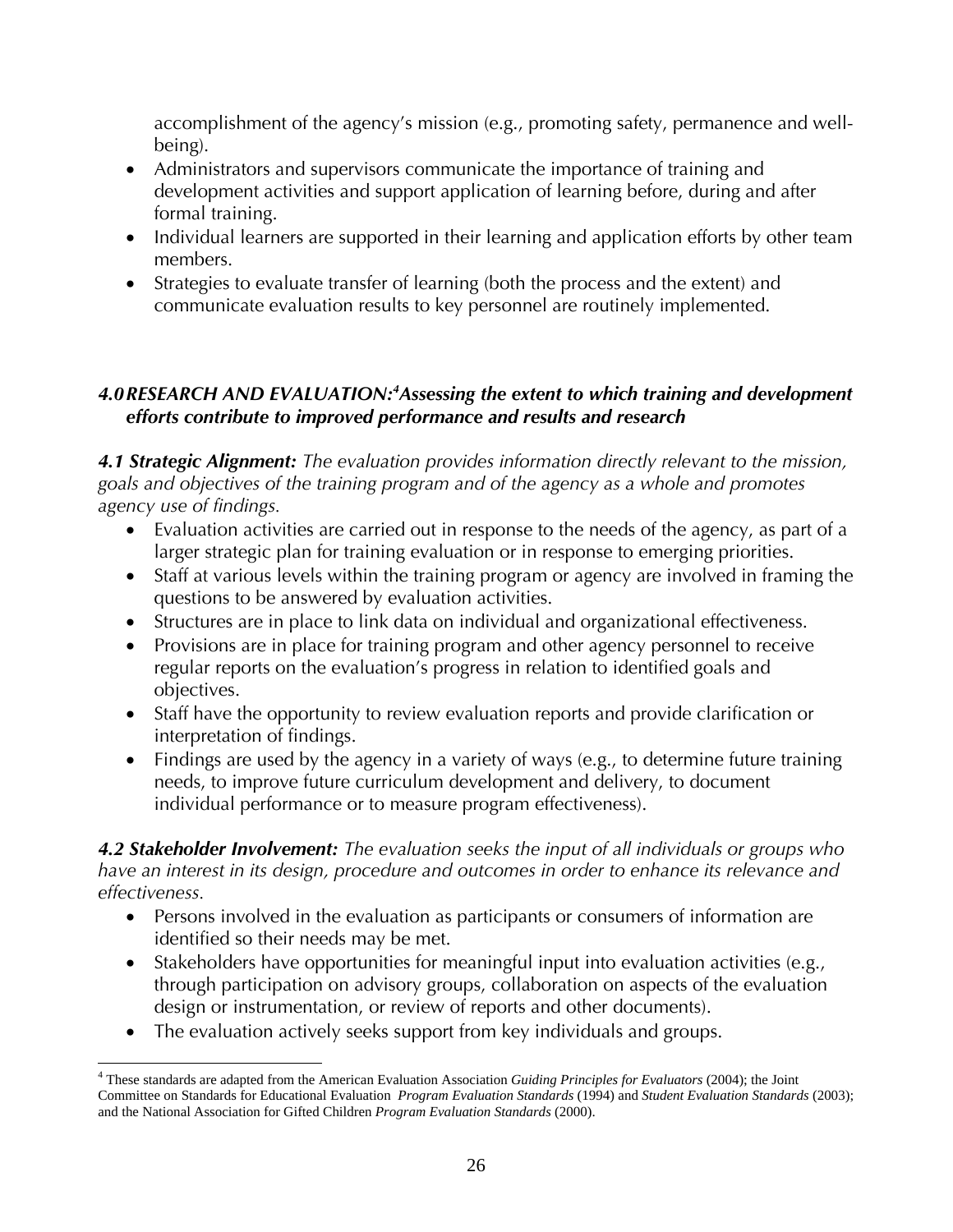*4.3 Respect for Individuals: The evaluation is conducted with due regard for the rights and welfare of those involved in the evaluation as well as those affected by its results. Evaluators respect human dignity in their interactions with others associated with an evaluation.*

- Evaluation procedures follow applicable law and policy (including any Institutional Review Board requirements) to protect the rights and welfare of participants.
- Evaluation procedures are consistent, equitable and fair.
- Evaluators take into account potential implications of individual differences in culture, religion, gender, disability, age, sexual orientation and ethnicity when planning, conducting, analyzing and reporting evaluations
- Evaluations are constructive and strive to contribute to participants' learning and development while meeting agency needs.
- Evaluations result in decisions that are in the best interests of participants.
- Expectations of participants are clearly defined.
- Access to evaluation information is limited to those with a legitimate need to view the information. Policies are developed to guide access and maintain participant privacy and the users and uses of evaluation data are specified.
- Participants are made aware of confidentiality policies and how information will be used and by whom.

*4.4 Correct Level of Evaluation: A system for categorizing and describing level of evaluation (e.g. Kirkpatrick, 1959; Parry & Berdie, 1999; Kraiger, 2002) is used to ensure that the evaluation design will yield the desired level of information.* 

- Evaluation tools and procedures yield data at the desired level of evaluation (e.g., information about a participant skill such as interviewing is evaluated through demonstration of the skill rather than by a written test of knowledge).
- There is a match between the level of evaluation and the levels of learning specified in curriculum competency statements or learning objectives and supported by the curriculum content.

*4.5 Competence, Rigor and Relevance: The evaluation is carried out using the most rigorous designs, procedures, instruments and analyses that are feasible in the context of the agency's needs and legal, ethical and practical constraints.* 

- Evaluators have the necessary education, skill and experience to conduct the evaluation.
- Evaluation designs are appropriate to answer the evaluation questions, and provide data at the correct levels.
- Measures chosen or developed provide reliable information. This allows consistent interpretation of performance over time and for different trainee groups.
- Measures chosen or developed are clearly related to training content and the evaluation questions and are valid for the intended uses of the data.
- Data collection procedures and tools are piloted, and modifications are made to ensure that procedures and tools perform as expected.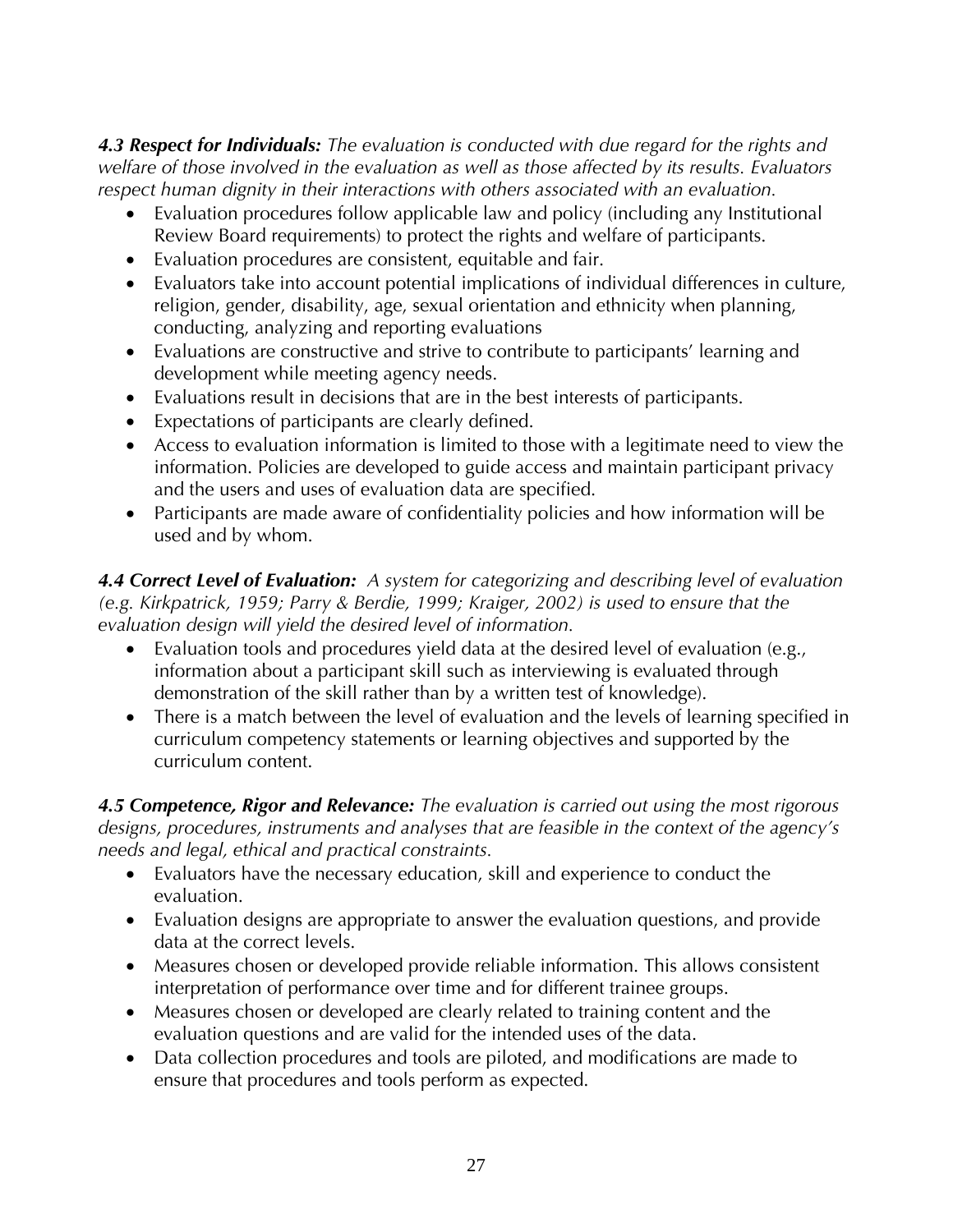- Analytic procedures are correctly used and appropriate to the evaluation questions to be answered.
- All evaluation data is reported completely and impartially to guard against distortion of the conclusions or introduction of subtle or unintended biases.
- Data is systematically reviewed for errors, corrected as appropriate, and kept secure, so that accurate judgments of individual or program performance can be made.
- Procedures are in place for monitoring progress of the evaluation against the design and data collection plans, and modifications are made as needed to ensure that evaluation questions are answered.
- Conclusions reached are justified by the data, and findings are reported clearly and completely.
- Reporting allows stakeholders to understand the bases for the evaluation findings and provides them the opportunity to comment on the data and the resulting interpretations.

#### *4.6 Evaluation Feasibility and Efficiency: The evaluation is designed and conducted to provide needed information in a practical and cost effective manner.*

- The agency or program allocates sufficient funds, time and personnel to conduct an effective evaluation.
- Evaluation procedures are practical, efficient and produce information of sufficient value to justify expenditures.
- Evaluation procedures collect needed information with as little disruption of training or agency activities as possible.
- The evaluation has a plan to obtain the input and support of individuals who play key roles in its implementation.

#### *4.7 Honesty and Ethical Conduct: All individuals involved in the evaluation conduct themselves in a manner that conforms to the ethics of their profession, the human services field and the NSDTA Code of Ethics for Training and Development Professionals in Human Services.*

- Evaluators respect the rights of all individuals participating in the evaluation.
- Evaluators respect agreed-upon confidentiality procedures and maintain the security of evaluation data.
- Evaluators clearly and honestly discuss with the agency and stakeholders the costs, scope and limitations of evaluation activities; results likely to be obtained; and appropriate uses of data.
- When changes to agreed-upon evaluation plans are necessary, the evaluator informs the agency and stakeholders in a timely manner of the change and likely impacts.
- Evaluators disclose potential conflicts of interest before accepting an evaluation assignment.
- Evaluators do not misrepresent their procedures or findings and, to the extent possible, try to prevent misrepresentation or misuse of evaluation results by others.
- Interests and values of the evaluator, agency or stakeholders that may influence the findings are made explicit in documents related to the evaluation and its outcomes.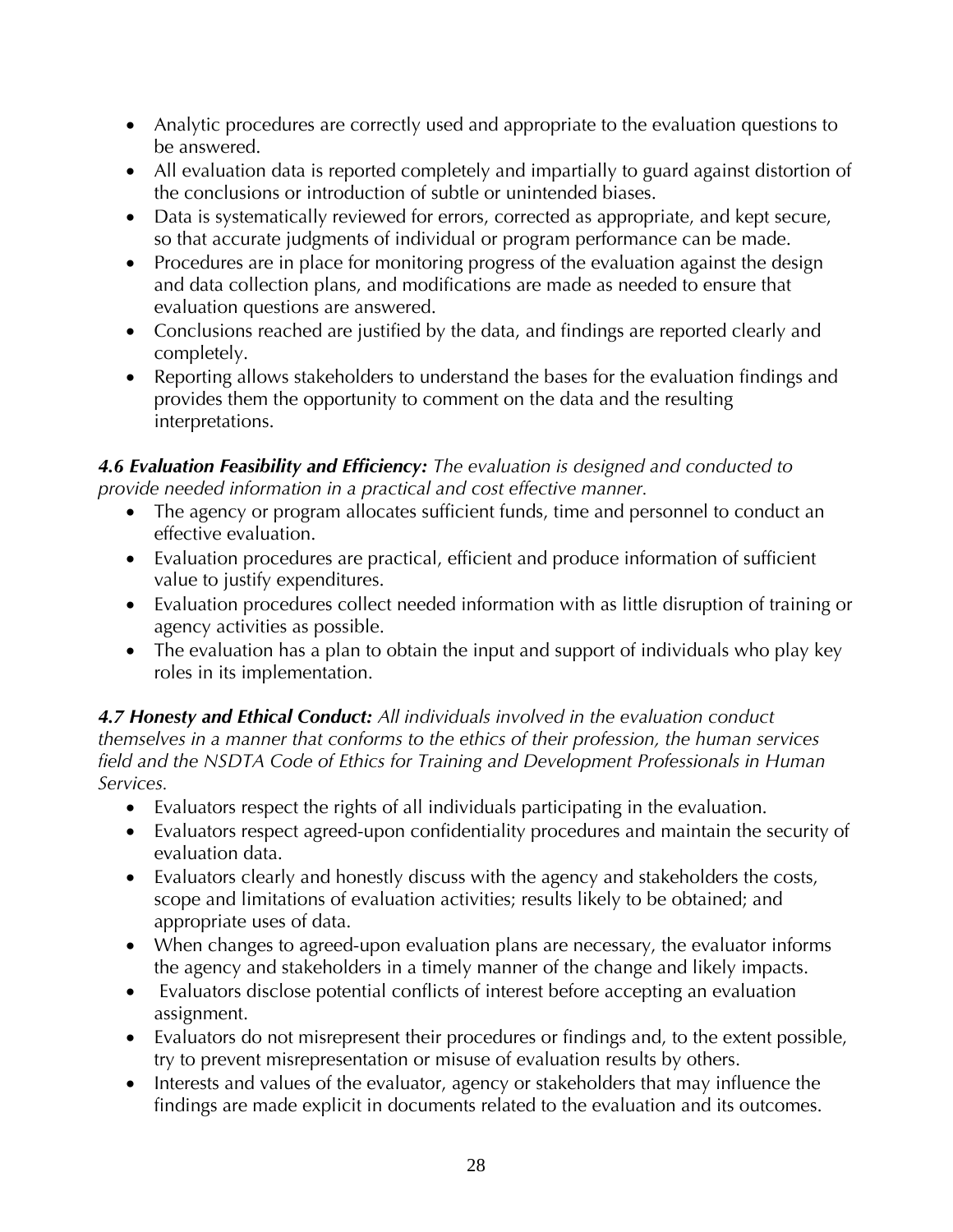• If the evaluator determines that conditions during planning and implementation of the evaluation are likely to produce misleading information or misuse of results, he or she works with the client and stakeholders to resolve the concern or determine whether continued work on the evaluation is advisable. The evaluator makes clear any significant limitations on the evaluation that might result if the conflict is not resolved.

**4.8 Research to practice partnerships:** *A research component, while not required for a well functioning training system, may serve to enhance the training system through such activities as: Seeking out the evidence‐informed practice literature to help guide decision‐making about new curricula, content of curricula, learning theory, and promising practices in training methods and evaluation of learning; conducting research on training‐related activities; and connecting and integrating the training system with professional education, recruitment, selection, training, targeted transfer of learning through coaching, mentoring and peer networking, and performance and outcomes evaluation. Such a research component should:* 

- Have a process in place for determining a specific research agenda to enable the research partner to design projects that meet the needs of the child welfare state and/or county agencies.
- Use collaborative methods between partners to review research, make decisions, plan, implement, and evaluate initiatives.
- Use researchers/university staff/faculty who have the knowledge, skills, and resources to access and evaluate the literature and implement projects.
- Identify adequate funding for the planned projects.

## *5.0 OPERATIONS: Ensuring that internal and external operations are structured and managed to provide quality service, expand the resource base and improve performance*

*5.1 Organization and Structure: The agency has assigned responsibility for the management of the staff development and training functions to a specific entity.* 

- There is a clear reporting structure from the training program to the agency.
- The training program has articulated a vision and mission statement that is supported by the agency.
- The training program has articulated strategic goals that are aligned with agency goals and revised annually to support the strategic direction of the agency.
- The training program has defined core values and core competencies that are embraced by training staff and the agency.
- The training program has clarified policy and procedures for work processes.
- The training program promotes a positive organizational culture/climate and models effective organizational behavior.
- There is a statewide management and operations structure for the training program that has the resources and authority to conduct the activities associated with statewide planning, decision-making, implementation of tasks, evaluation and assuring accountability throughout the system. Positions within this structure have clear reporting lines and responsibilities.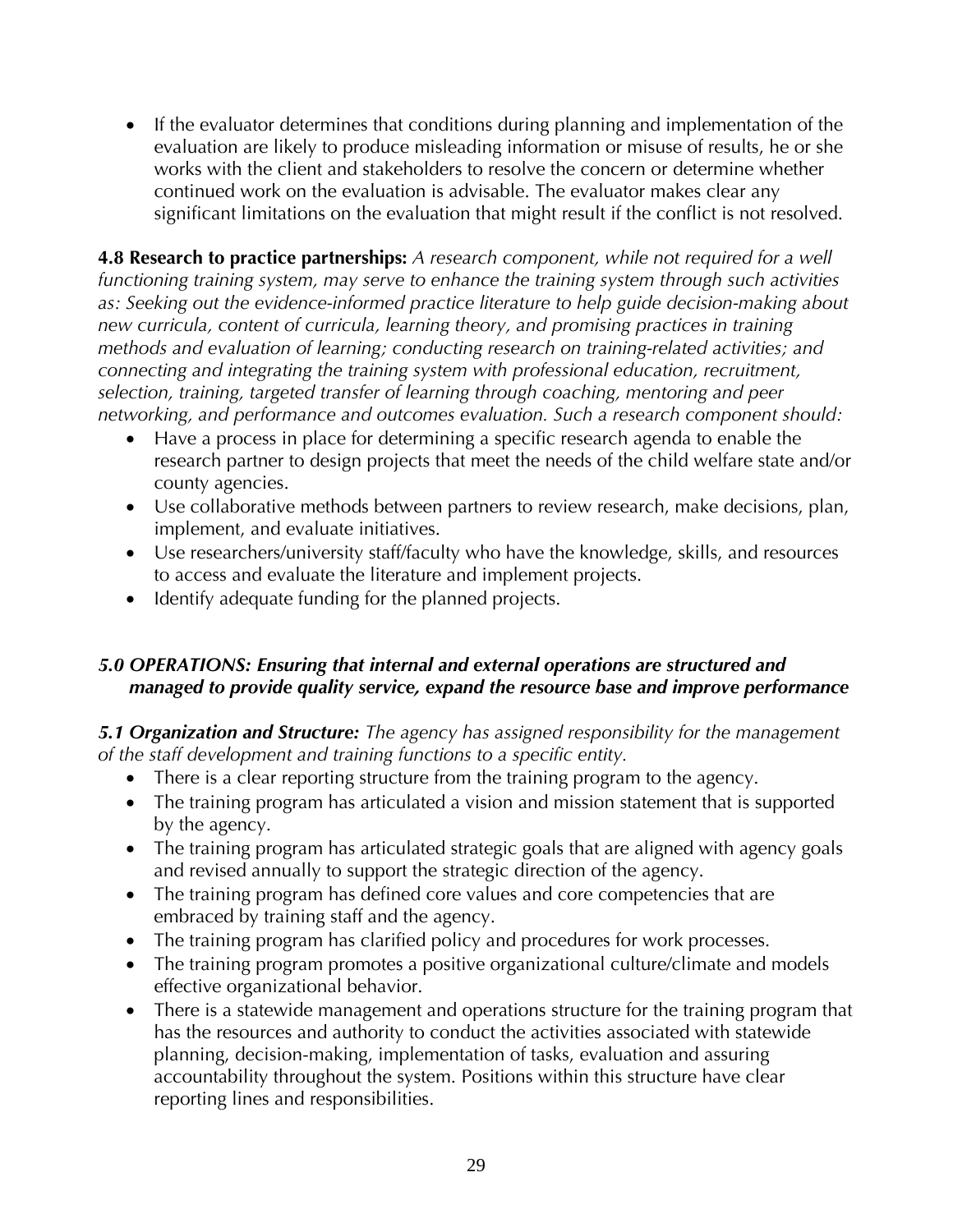- The various components/entities of the training system (at both statewide and regional levels, if applicable) are defined and the roles of each are clear in terms of the major functions: planning, decision making, implementation of the many tasks, evaluation and ensuring accountability. There is a viable system for coordination and communication among the entities.
- There is a decision-making structure for the training system that balances the need for broad input into decision-making and when there is not a consensus, is able to make decisions that will be implemented across the system in a timely and verifiable way.
- The statewide training system has a set of criteria for decision-making that is responsive to various (and sometimes competing) mandates and interests.

#### *5.2 Resources and Funding: The agency has clearly identified resources for training and ensures that arrangements are in place to manage and monitor their use.*

- Sufficient funds are allocated for the agency's training program to include funds for staff development and training personnel (professional and clerical), contractual services, grants, space, training materials and equipment.
- Budget requests are developed on an annual basis by staff development and training personnel and are a separate, identifiable item in the budget.
- The source of the state share is identified in relationship to legislative appropriation, matching share from public institutions and private, donated funds.
- Funds for the operation of the training program are under control of the training program, and expenditures reported on a regular basis to the agency.
- Agency managers plan for the release of their staff for training and consider the resource implications.
- Sufficient options are provided to enable staff to complete training and staff development requirements in a timely manner.

*5.3 Information Management and Logistical Systems: There is a system for recording information about all staff development and training programs conducted directly by or held under the auspices of the agency as well as information about individual staff participation.* 

- Written policies and procedures are contained in a single resource manual that is periodically updated and made available to all agency staff.<sup>5</sup>
- There is a record (preferably automated) of training program information including the title of each program offered; number of participants registered; number of participants who successfully completed the training; dates and length of training; costs; and CEUs and certification data.
- The training program/agency has administrative systems and databases that enable the proper scheduling and support of training and development programs.

 $\overline{a}$ 

 $<sup>5</sup>$  The manual contains information about the mission and philosophy of the training program; objectives and goals of the training</sup> program; purpose of and eligibility for participation in staff development and training activities; minimum number of hours of training required annually; certification system for attendance and successful completion of staff development and training activities; procedures for employees to request specific training; mechanism and procedures for approving staff attendance at training events and paying training related costs; educational leave; conference attendance; guidelines for awarding and monitoring grants or contracts to outside resources; procedures for contracting with outside trainers and consultants.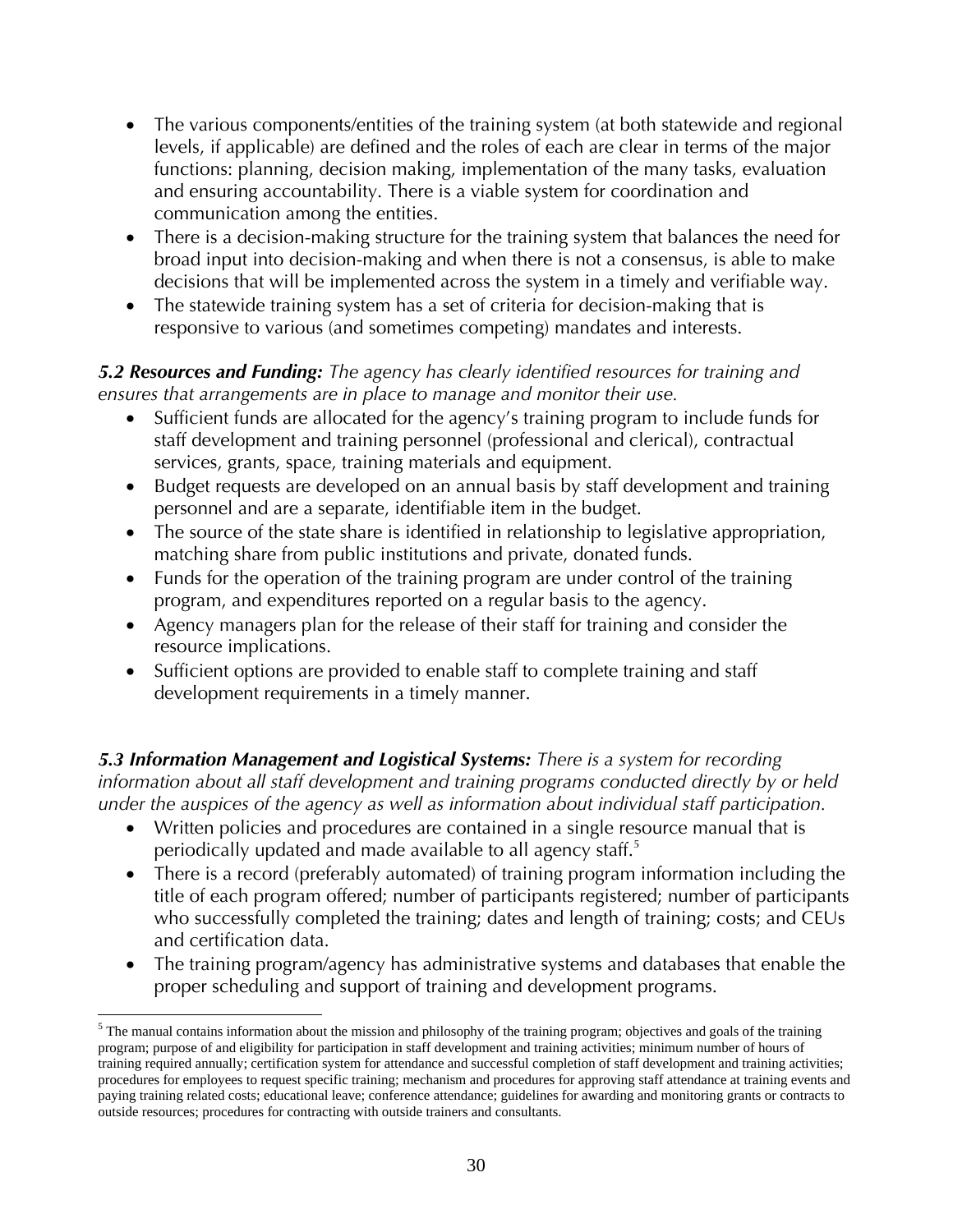- There is a record of participant information (job title, course title, dates and length of training, completion status, costs of training).
- A learning management system is in place to enable tracking of progress on individual training plans and completion of training requirements.
- There is a record of each grant or contract awarded (time period, subject area, project director, costs and expenditures).
- There is a record of budget information.

# *5.4 Staffing: The function is staffed by competent, qualified professional and clerical personnel.*

- The training program is staffed primarily with people with fulltime training responsibility. When agency staff are assigned on a part-time basis, their training responsibilities are separate from other assigned duties.
- Roles, functions and competencies of training staff are clearly defined.
- There are standards and methods to promote selection of high quality trainers using competency-based approaches and job sample tests.
- There are processes in place to evaluate the effectiveness of trainers, provide support and ensure quality performance.
- Opportunities and resources are provided for refresher training, professional growth and development of training staff.
- There is a process for training new trainers in pedagogy skills and requirements in place for its completion.
- There is a process for use of consultants and contract trainers.

# **5.5** *External Relationships: External training and educational resources are utilized to supplement and enhance internal agency-based staff development and training activities.*

- There is a partnership between the agency training program and higher education to promote a mutually beneficial system of learning and development.
- The program promotes active involvement of staff in professional organizations to advance the field of human service training and development.
- There are mechanisms in place to ensure that the program maximizes and diversifies funding.
- There are mechanisms in place to ensure participation of representatives of primary stakeholder groups in governing the program.
- The program accesses and shares resources of regional and national organizations to promote professional exchange.

#### *5.6 Communication: The agency communicates with staff and has a system in place to communicate broad messages to the community.*

- Professional development staff help market the skills of staff to internal and external constituents.
- The training program has mechanisms in place for communicating training options, requirements, registration procedures, locations, dates and times to all people who would be expected to use and/or interact with the training.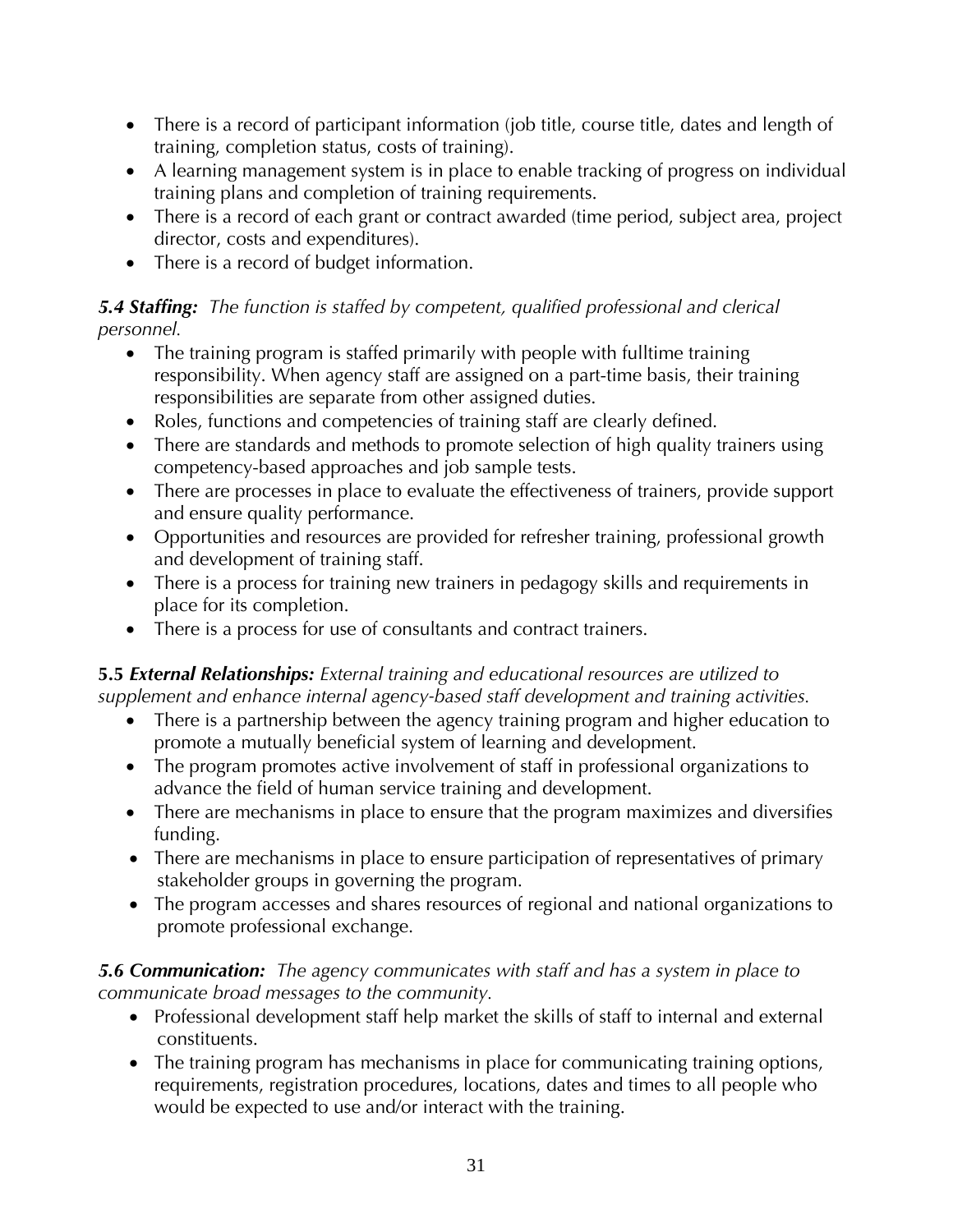- Administrators and supervisors communicate the importance of and ensure participation in training and development activities.
- Professional development involves communicating critical agency values and culture to staff.
- The agency communicates its mission and values to various community members.
- The agency communicates its strengths in order to become an employer of choice for professionals in the human services.
- The agency communicates its value as a developer of people and as a community resource.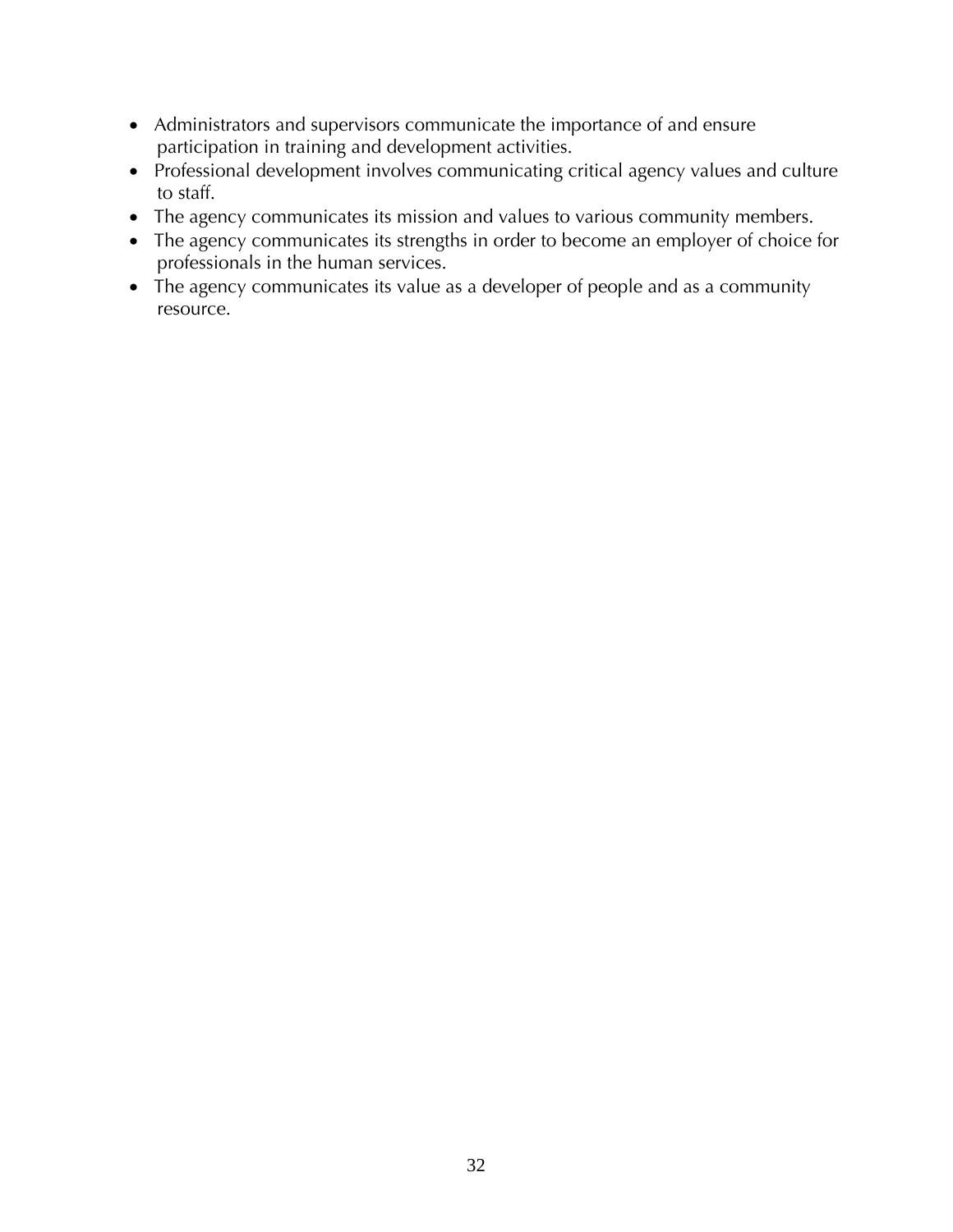#### Appendix A

#### **OUTPUTS OF TRAINING ROLES**

Outputs are the tangible results or products of the roles. The following list is intended to be illustrative and can act as a guide to clarifying roles and responsibilities within a specific program or agency.

**Administrative Support**: Facility and equipment selections and schedules; inventory and projections of future equipment needs; records of programs and clients (training transcripts, Continuing Education Credits (CEUs), attendance and evaluation documents); logistical support and service to participants; on -site program support and staff management; functioning equipment; contracts and agreements to provide services.

**Communications Specialist:** Positive image for products, services and programs; plans to disseminate products, services and programs; promotional and information material; articles, presentations, catalogs of training materials and curriculum, reports, articles, websites, resource libraries, public service announcements.

**Evaluator/Researcher:** Evaluation and research designs and plans; instruments; evaluation processes; evaluation feedback; concepts, theories or models of development or change; data analysis and interpretation; current evaluation and research findings, conclusions and recommendations; best practices; information on future forces and trends.

**Human Resource Planner:** Predictions of future staffing needs; analysis of retention issues; recruitment strategies; plans for program staffing requirements; skill surveys; data on staff; analysis of legislation and regulations to determine agency staff needs; competency models; task analysis; job descriptions; employee development plans, tools for performance management.

**Instructional Media Specialist:** Graphic, video-based material or live broadcasts; audio or computer-based material; print-based learner material; job aids; instructor and facilitator guides; hardware and software purchasing specifications; advice on media use; recommendations on appropriateness of media -based training.

**Instructor/Trainer:** Learning environment; presentation of materials; facilitation of structured learning events (such as case studies, role plays, games, simulations and tests); facilitation of group discussions; facilitation of media -based learning events (such as videotapes, films, audiotapes, teleconferences, and computer-assisted instruction); test delivery and feedback; group members' awareness of their own group process; feedback to learners; individual action plans for learning transfer; individuals with new knowledge, skills and attitudes.

**Manager:** Staff work direction, plans and performance management; resource acquisition and allocation; linkage to other groups or organizations; budgets and financial management; work environment, strategy, structure and long range plans; policy; negotiating and monitoring of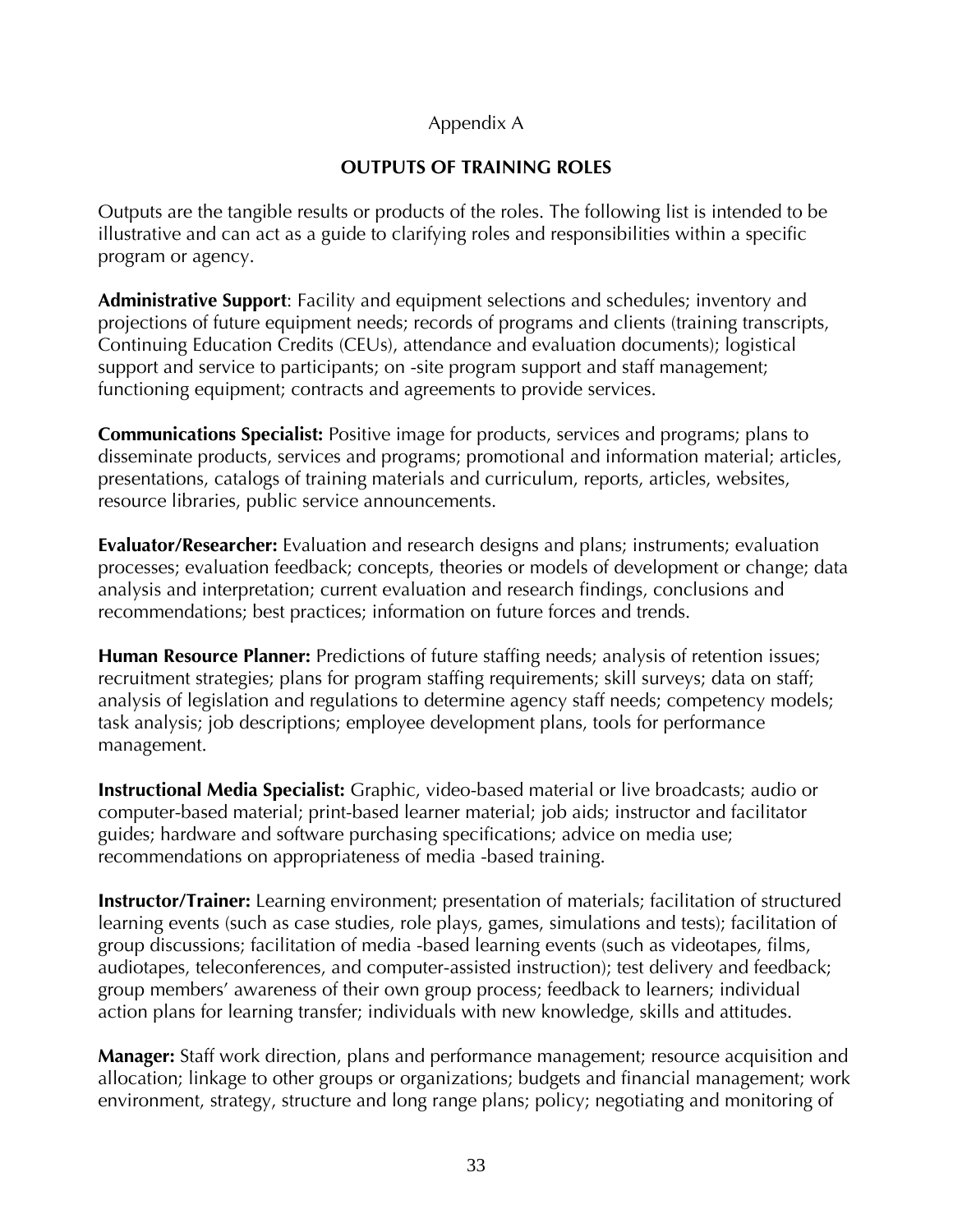agency and contract training and consultation; project plans and progress reports; training program priorities; evaluation of process (goals, outcomes and activities); management of training tracking system.

**Organizational Development Specialist:** Teams; resolved conflicts for an organization or groups; diagnosis of organizational problem areas; performance analysis; assessment of training needs; consultation on O.D. strategies: changes in group norms, values or culture; designs for change; client awareness of relationships within and around the organization; plans to implement organization change; implementation of change strategies; recommendations to management regarding training and development.

**Training Program and Curriculum Designer:** Program or intervention objectives and designs; learning activities; role plays; case studies; training and curriculum modules; learning objectives; competency-based approaches; transfer of learning techniques; adult learning principles.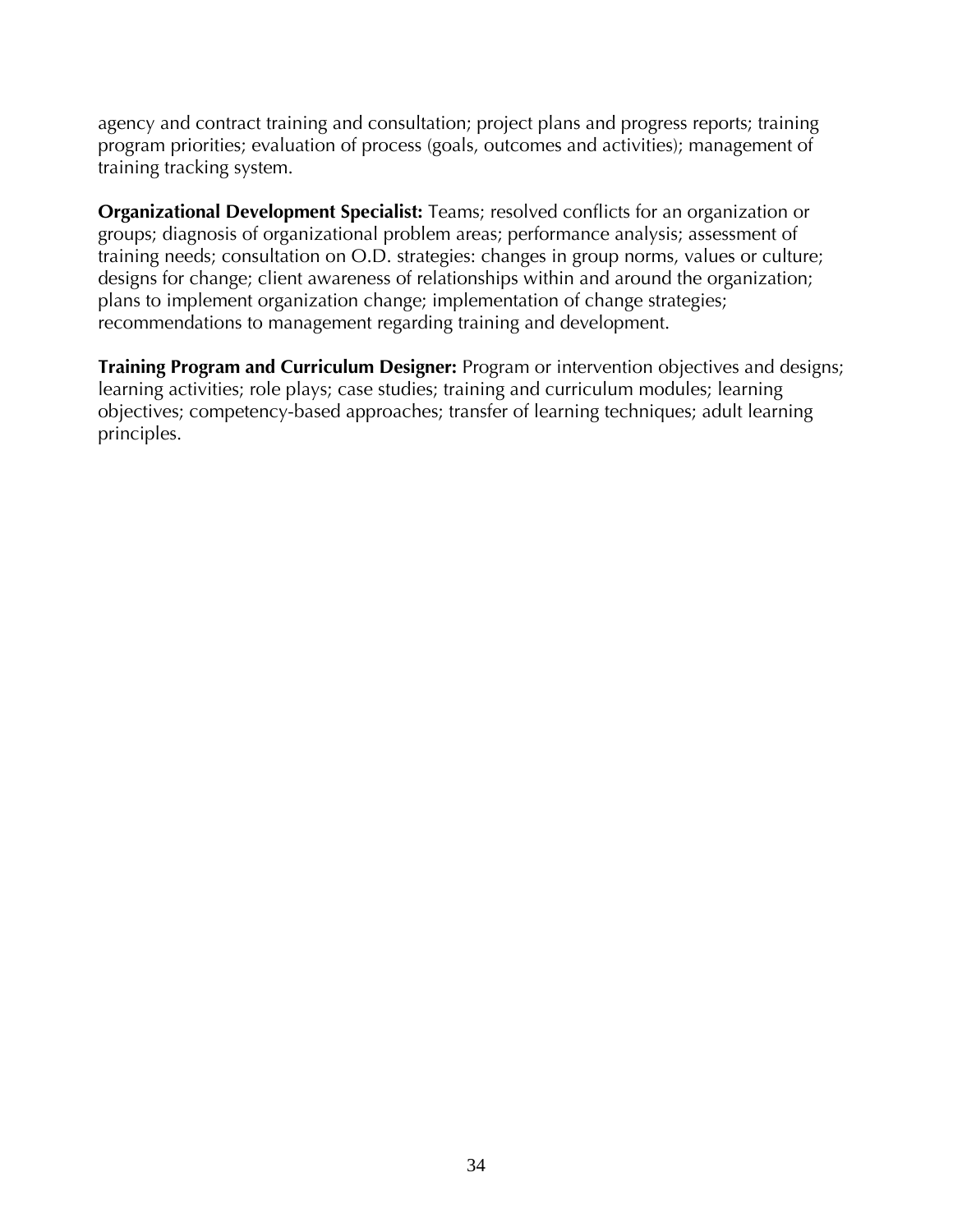#### **SOURCES AND REFERENCES**

- American Evaluation Association (2004). *Guiding Principles for Evaluators*. Retrieved from http://www.eval.org/GPTraining/GP%20Training%20Final/gp.principles.pdf June 9, 2008.
- Bernotavicz, F. (ed) (2006). National Staff Development and Training Association. *Standards, Roles and Competencies in Human Services Staff Development and Training*. Washington, D.C.: American Public Human Services Association
- Briar-Lawson, K. & Zlotnick, J.L. (2003). *Charting the impacts of university-child welfare collaboration*. Binghamton, NY: Haworth Social Work Practice Press.
- Brittain, C. (2004). Child Welfare Training: The next frontier. *Protecting Children,* 19(3), 2-3.
- Collins, M. E., Amodeo, M., & Clay, C. (2007). *Review of the literature on child welfare training: Theory, practice, and research*. Boston, MA.: Boston University School of Social Work.
- Council on Accreditation (2008). *Accreditation Standards: Public Agency Service Delivery Administration Standards, Training and Supervision (PA-TS).* Retrieved from http://www.coastandards.org/standards.php?navView=public&section\_id=4 January 30, 2009.
- Curry, D., Lawler, M., & Bernotavicz, F. (2006). The field of training and development in human services: An emerging profession? *Training and Development in Human Services*, 3, 5-11.
- Curry, D., Brittain, C., Wentz, R. & McCarragher, T. (2004). *The NSDTA code of ethics for training and development professionals in human services: Case scenarios and training implications*. American Public Human Services Association and the National Staff Development and Training Association.
- Curry, D., McCarragher, T., & Dellmann-Jenkins, M. (2005). Training, transfer, and turnover: Exploring the relationship among transfer of learning factors and staff retention in child welfare. *Children and Youth Services Review, 27, 931-948.*
- Government Accountability Office (July, 2003). *Human capital: A guide for assessing strategic training and development efforts in the federal government.* Washington, D.C. Author.
- Harvard Family Research Project (2007). *Changing the conversation about workforce development: Getting from inputs to outcomes*. Houston, TX: Cornerstones for Kids.
- Kanak, S., Maciolek, S., & O'Brien, M., (2006). *Training system assessment guide for child welfare agencies.* Portland, ME. University of Southern Maine.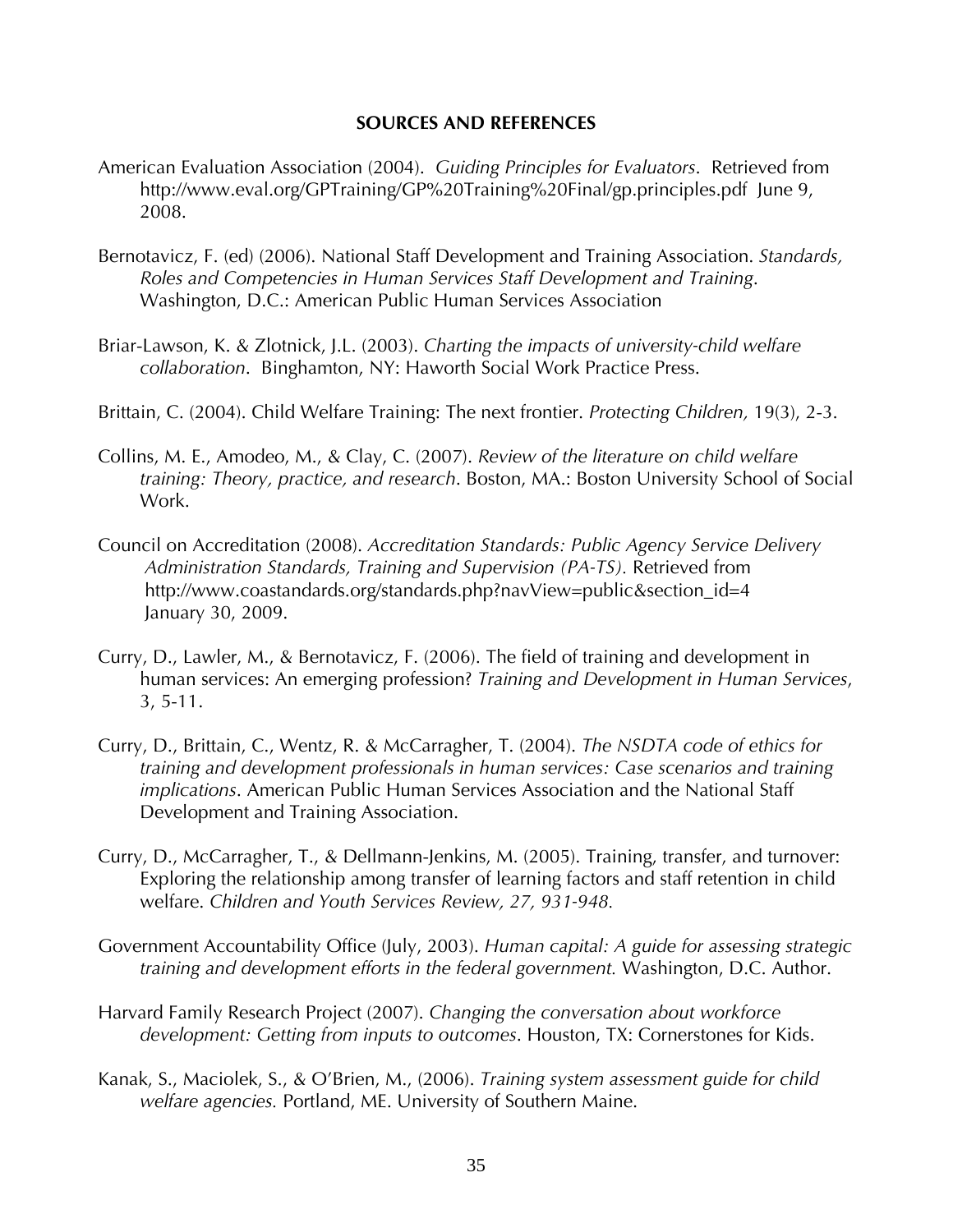- Kanak, S., Baker, M., Herz, L., Maciolek, S., (2008). *Building Effective Training Systems for Child Welfare Agencies.* Portland, ME: University of Southern Maine.
- Kirkpatrick, D. (1959). Techniques for evaluating training programs. *Journal of the American Society of Training Directors*, 13(3-9), 21-26.
- Kraiger, K. (2002). Decision Based Evaluation. In K. Kraiger (Ed.) *Creating, implementing, and maintaining effective training and development: State of the art lessons for practice*. (p 331-375). San Francisco: Jossey-Bass.
- Lawson, H. A. (2008). Design-oriented 21<sup>st</sup> Century Child Welfare Leadership: Targeting Impropvements in the Workforce, the Workplace, Practice and Policy. Unpublished manuscript. Albaany, NY: SUNY Albany.
- Lawson, H., Caringi, J., McCarthy, M., Briar-Lawson, K., & Strolin, J. (2006). A complex partnership to optimize and stabilize the public child welfare workforce. *Professional Development: The International Journal of Continuing Social Work Education,* 9 (2-3), 122-139.
- Martin, M., Barbee, A., & Antle, B. (2003). *Child and Family Services Reviews (CFSRs): Preliminary results and implications for training*. National Resource Center on Child Welfare Training & Evaluation: University of Louisville.
- National Staff Development and Training Association (1993). *A key to success: Guidelines for effective staff development and training programs in human service agencies*. Washington, D.C. American Public Human Services Association.
- National Association for Gifted Children (2000) *Program evaluation standards*. Retrieved from http://www.nagc.org/index.aspx?id=429 June 9, 2008
- New York State (2007) *Staff development program model and assessment*. Albany, NY: New York State Office of Children and Family Services, Bureau of Training (draft manuscript).
- Ohio Child Welfare Training Program (2002*).* Standards for Effective Practice of Regional Training Centers*. Training and Development in Human Services,* Vol II, No. 1. pp. 17 – 32. Washington, DC: American Public Human Services Association*.*
- Parry, C. and Berdie, J., (1999) *Training evaluation in the human services.* American Public Human Services Association.
- Robinson, D.G., & Robinson, J. C. (Eds.) (1998). *Moving from training to performance: A practical guidebook.* San Francisco: Berrett-Koehler Publishers, Inc.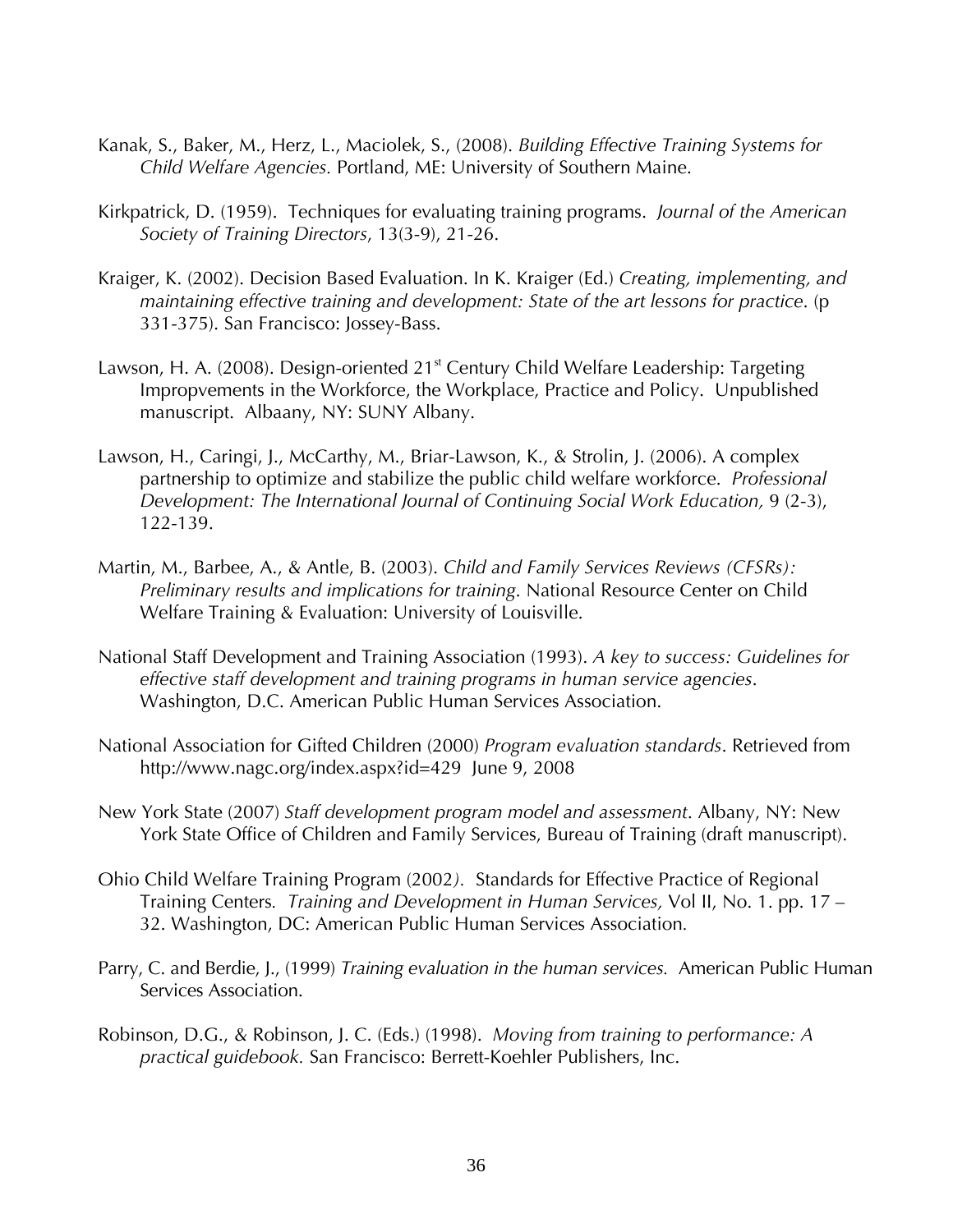- Social Services Inspectorate (1996) *Training By Design SSI Inspection of Social Services Department's Planning and Review Processes Relating to the Training Support Programme.* London, England: Department of Health.
- The Joint Committee on Standards for Educational Evaluation (1994). *The Program Evaluation Standards*. Thousand Oaks, CA: Sage Publications, Inc. Retrieved from http://www.eval.org/EvaluationDocuments/progeval.html June 9, 2008.
- The Joint Committee on Standards for Educational Evaluation (2003). *The Student Evaluation Standards.* Retrieved from http://www.wmich.edu/evalctr/jc/briefing/ses/ June 11,2008